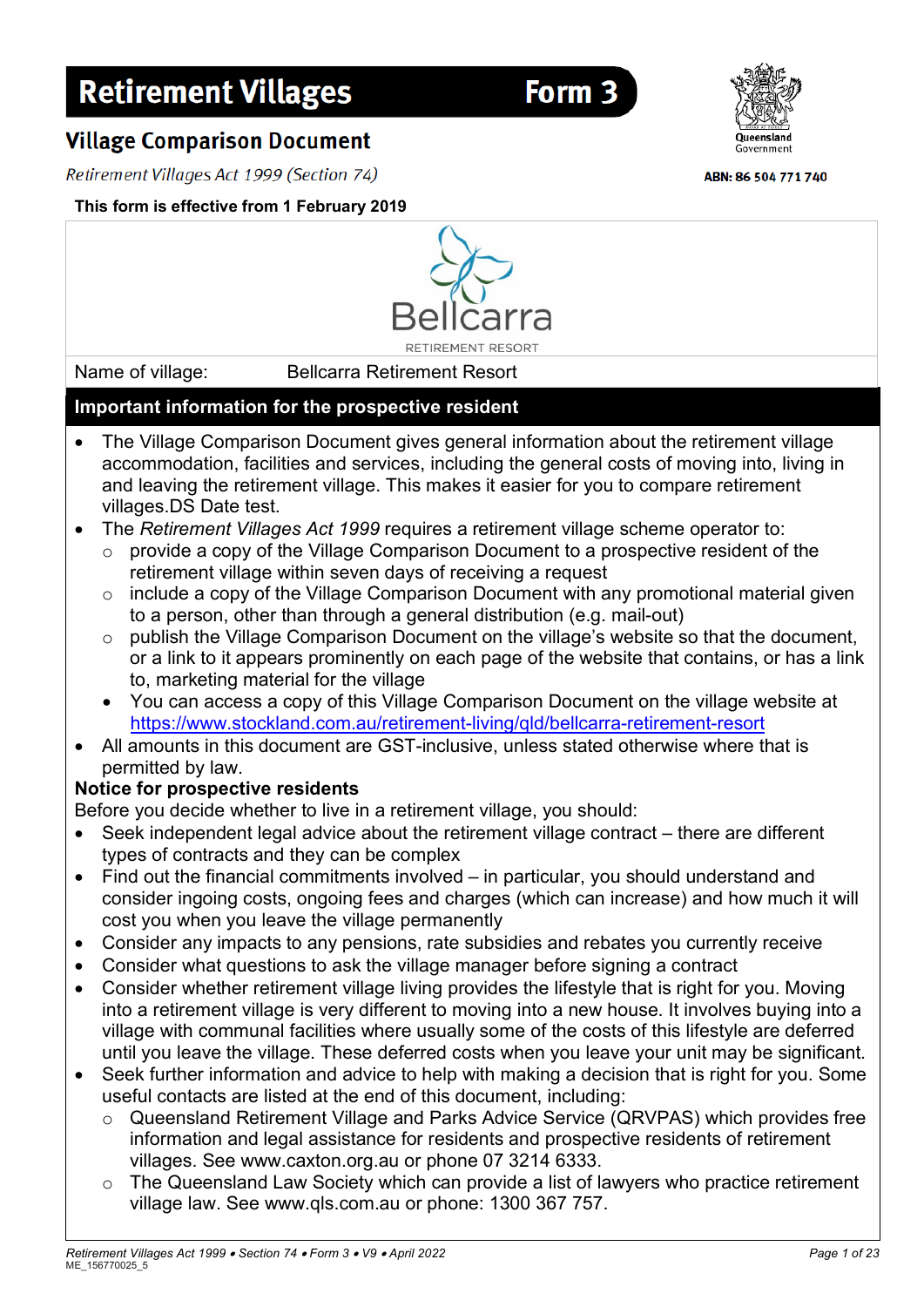#### **More information**

- If you decide to move into a retirement village, the operator will provide you with a Prospective Costs Document for your selected unit, a residence contract and other legal documents.
- By law, you must have a copy of the Village Comparison Document, the Prospective Costs Document, the village by-laws, your residence contract and all attachments to your residence contract for at least 21 days before you and the operator enter into the residence contract. This is to give you time to read these documents carefully and seek professional advice about your legal and financial interests. You have the right to waive the 21-day period if you get legal advice from a Queensland lawyer about your contract.

**The information in this Village Comparison Document is correct as at 14 April 2022 and applies to prospective residents.**

**Some of the information in this document may not apply to existing residence contracts.**

| Part 1 - Operator and management details |                                                                                                                                                                                                                                                                                                                                                                                                                                                                                                                                                                                                                                                                                                                                                                                                                                                          |            |            |                |      |
|------------------------------------------|----------------------------------------------------------------------------------------------------------------------------------------------------------------------------------------------------------------------------------------------------------------------------------------------------------------------------------------------------------------------------------------------------------------------------------------------------------------------------------------------------------------------------------------------------------------------------------------------------------------------------------------------------------------------------------------------------------------------------------------------------------------------------------------------------------------------------------------------------------|------------|------------|----------------|------|
| 1.1 Retirement                           | Retirement Village Name: Bellcarra Retirement Resort                                                                                                                                                                                                                                                                                                                                                                                                                                                                                                                                                                                                                                                                                                                                                                                                     |            |            |                |      |
| village location                         | Street address: 17 Carree Street                                                                                                                                                                                                                                                                                                                                                                                                                                                                                                                                                                                                                                                                                                                                                                                                                         |            |            |                |      |
|                                          | Suburb:<br><b>Caloundra West</b>                                                                                                                                                                                                                                                                                                                                                                                                                                                                                                                                                                                                                                                                                                                                                                                                                         | State:     | QLD        | Postcode:      | 4551 |
| 1.2 Owner of the land<br>on which the    | Name of land owner:                                                                                                                                                                                                                                                                                                                                                                                                                                                                                                                                                                                                                                                                                                                                                                                                                                      |            |            |                |      |
| retirement village                       | <b>Principal Scheme</b>                                                                                                                                                                                                                                                                                                                                                                                                                                                                                                                                                                                                                                                                                                                                                                                                                                  |            |            |                |      |
| scheme is located                        | Common property: owned by members of the principal scheme<br>as tenants in common, in shares proportionate to their<br>respective interest schedule lot entitlements. The members of<br>the principal scheme are the Body Corporate for the Bellcarra<br>Retirement Resort Residents (the Resident's Scheme) and<br>Stockland Salford Living Pty Ltd ACN 096 964 591; and<br>Community facilities: Lot 101 on SP160286 is owned by<br>$\bullet$<br>Stockland Salford Living Pty Ltd ACN 096 964 591.<br><b>Resident's Scheme</b><br>Common property: owned by the owners of the accommodation<br>unit lots, as tenants in common, in shares proportionate to the<br>interest schedule lot entitlements of their respective lots; and<br>Accommodation units:<br>owned by residents (referred to in this document as<br>$\circ$<br><b>Freehold Units)</b> |            |            |                |      |
|                                          | Stockland Salford Living Pty Ltd ACN 096 964 591<br>$\circ$<br>(referred to in this document as Leasehold Units)                                                                                                                                                                                                                                                                                                                                                                                                                                                                                                                                                                                                                                                                                                                                         |            |            |                |      |
|                                          | Australian Company Number: 096 964 591                                                                                                                                                                                                                                                                                                                                                                                                                                                                                                                                                                                                                                                                                                                                                                                                                   |            |            |                |      |
|                                          | Address: Level 25, 133 Castlereagh Street                                                                                                                                                                                                                                                                                                                                                                                                                                                                                                                                                                                                                                                                                                                                                                                                                |            |            |                |      |
|                                          | Suburb:<br>Sydney                                                                                                                                                                                                                                                                                                                                                                                                                                                                                                                                                                                                                                                                                                                                                                                                                                        | State: NSW |            | Postcode: 2000 |      |
| 1.3 Village operator                     | Name of entity that operates the retirement village (scheme operator):                                                                                                                                                                                                                                                                                                                                                                                                                                                                                                                                                                                                                                                                                                                                                                                   |            |            |                |      |
|                                          | <b>Stockland Salford Living Pty Ltd</b><br>Australian Company Number: 096 964 591                                                                                                                                                                                                                                                                                                                                                                                                                                                                                                                                                                                                                                                                                                                                                                        |            |            |                |      |
|                                          |                                                                                                                                                                                                                                                                                                                                                                                                                                                                                                                                                                                                                                                                                                                                                                                                                                                          |            |            |                |      |
|                                          | Address: Level 25, 133 Castlereagh Street                                                                                                                                                                                                                                                                                                                                                                                                                                                                                                                                                                                                                                                                                                                                                                                                                |            |            |                |      |
|                                          | Suburb:<br>Sydney                                                                                                                                                                                                                                                                                                                                                                                                                                                                                                                                                                                                                                                                                                                                                                                                                                        | State:     | <b>NSW</b> | Postcode: 2000 |      |
|                                          | Date entity became operator:                                                                                                                                                                                                                                                                                                                                                                                                                                                                                                                                                                                                                                                                                                                                                                                                                             | 19/07/2011 |            |                |      |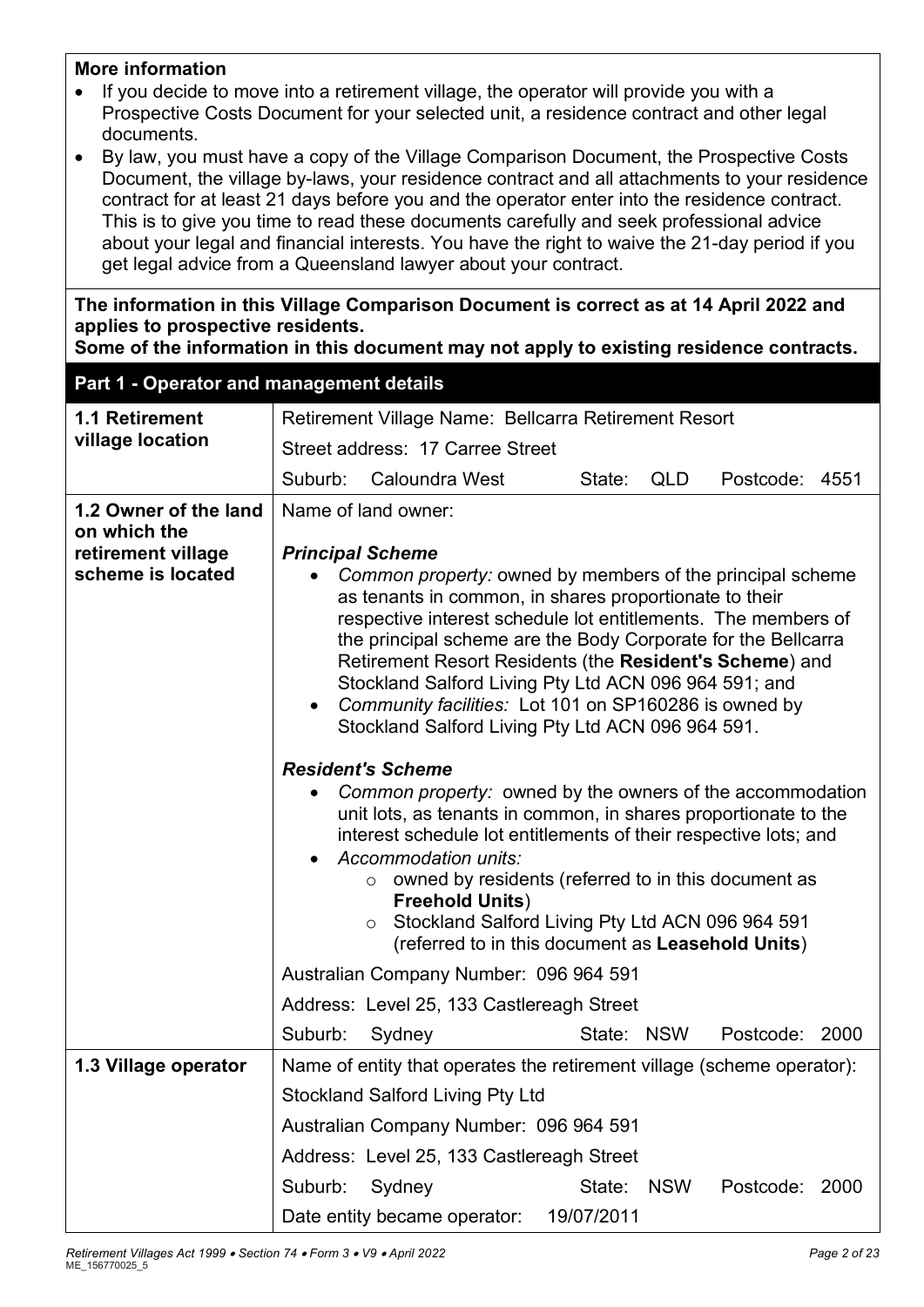|                                                                   | Is there an approved transition plan for the village?<br>$\Box$ Yes $\boxtimes$ No                                                                                                                                                                                                                                                           |
|-------------------------------------------------------------------|----------------------------------------------------------------------------------------------------------------------------------------------------------------------------------------------------------------------------------------------------------------------------------------------------------------------------------------------|
|                                                                   | A written transition plan approved by the Department of Housing and<br>Public Works is required when an existing operator is transitioning<br>control of the retirement village scheme's operation to a new operator.                                                                                                                        |
|                                                                   | Is there an approved closure plan for the village?<br>$\Box$ Yes $\boxtimes$ No                                                                                                                                                                                                                                                              |
|                                                                   | A written closure plan approved by the residents of the village (by a<br>special resolution at a residents meeting) or by the Department of<br>Housing and Public Works is required if an operator is closing a<br>retirement village scheme. This includes winding down or stopping to<br>operate the village, even temporarily. Test text. |
| 1.4 Village<br>management and                                     | Name of village management entity and contact details:                                                                                                                                                                                                                                                                                       |
| onsite availability                                               | <b>Stockland Salford Living Pty Ltd</b>                                                                                                                                                                                                                                                                                                      |
|                                                                   | Australian Company Number: 096 964 591                                                                                                                                                                                                                                                                                                       |
|                                                                   | Phone: 07 5499 6662                                                                                                                                                                                                                                                                                                                          |
|                                                                   | Email: bellcarra@stockland.com.au                                                                                                                                                                                                                                                                                                            |
|                                                                   | An onsite manager (or representative) is available to residents:<br>Full time<br>$\boxtimes$<br>Part time<br>$\Box$<br>By appointment only<br>$\Box$<br>None available<br>$\Box$<br>Other<br>$\Box$                                                                                                                                          |
|                                                                   | Onsite availability includes:                                                                                                                                                                                                                                                                                                                |
|                                                                   | Weekdays: Monday to Friday 9am to 4pm                                                                                                                                                                                                                                                                                                        |
|                                                                   | Weekends: N/A                                                                                                                                                                                                                                                                                                                                |
| <b>1.5 Approved closure</b><br>plan or transition<br>plan for the | Is there an approved transition plan for the village?<br>$\Box$ Yes $\boxtimes$ No                                                                                                                                                                                                                                                           |
| retirement village                                                | A written transition plan approved by the Department of Housing and<br>Public Works is required when an existing operator is transitioning<br>control of the retirement village scheme's operation to a new operator.                                                                                                                        |
|                                                                   | Is there an approved closure plan for the village?<br>□ Yes ⊠ No                                                                                                                                                                                                                                                                             |
|                                                                   | A written closure plan approved by the residents of the village (by a<br>special resolution at a residents meeting) or by the Department of<br>Housing and Public Works is required if an operator is closing a<br>retirement village scheme. This includes winding down or stopping to<br>operate the village even temporarily.             |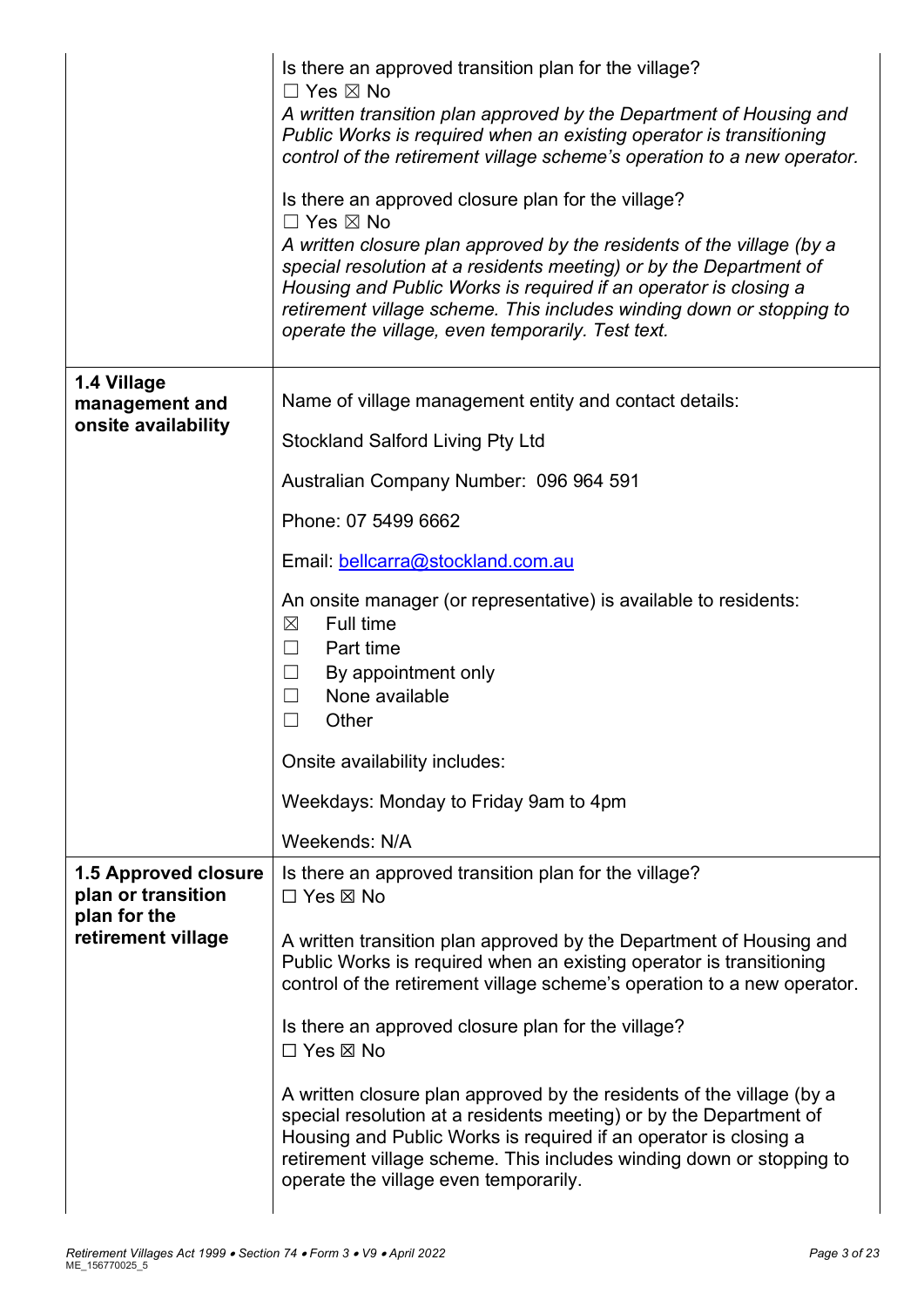| Part 2 - Age limits                                                                              |                                                                                                                                                                                                                                                                                                                                                                                                                                                                   |                                                                |         |              |
|--------------------------------------------------------------------------------------------------|-------------------------------------------------------------------------------------------------------------------------------------------------------------------------------------------------------------------------------------------------------------------------------------------------------------------------------------------------------------------------------------------------------------------------------------------------------------------|----------------------------------------------------------------|---------|--------------|
| 2.1 What age limits<br>apply to residents in<br>this village?                                    | Single occupants must be at least 55 or over. For multiple occupants,<br>both must be at least 55.                                                                                                                                                                                                                                                                                                                                                                |                                                                |         |              |
| <b>ACCOMMODATION, FACILITIES AND SERVICES</b>                                                    |                                                                                                                                                                                                                                                                                                                                                                                                                                                                   |                                                                |         |              |
| Part 3 - Accommodation units: Nature of ownership or tenure                                      |                                                                                                                                                                                                                                                                                                                                                                                                                                                                   |                                                                |         |              |
| 3.1 Resident<br>ownership or tenure<br>of the units in the<br>village is:                        | $\boxtimes$<br>Freehold (owner resident)<br>Lease (non-owner resident)<br>$\boxtimes$<br>Licence (non-owner resident)<br>$\Box$<br>Share in company title entity (non-owner resident)<br>$\Box$<br>Unit in unit trust (non-owner resident)<br>$\Box$<br>Rental (non-owner resident)<br>$\Box$<br>Other<br>П<br><b>Note from the scheme operator:</b> The Village has both freehold and<br>leasehold units. The tenure of the leasehold units is a registered long |                                                                |         |              |
|                                                                                                  |                                                                                                                                                                                                                                                                                                                                                                                                                                                                   | term lease on title. Freehold units are owned by the resident. |         |              |
| <b>Accommodation types</b><br>3.2 Number of units<br>by accommodation<br>type and tenure         | There are 125 units in the village, comprising 124 single storey units; 1<br>unit in a multi-storey building with 2 levels                                                                                                                                                                                                                                                                                                                                        |                                                                |         |              |
| <b>Accommodation Unit</b>                                                                        | <b>Freehold</b>                                                                                                                                                                                                                                                                                                                                                                                                                                                   | Leasehold                                                      | Licence | <b>Other</b> |
| Independent living<br>units                                                                      |                                                                                                                                                                                                                                                                                                                                                                                                                                                                   |                                                                |         |              |
| - Studio                                                                                         |                                                                                                                                                                                                                                                                                                                                                                                                                                                                   | $\overline{\phantom{a}}$                                       |         | -            |
| One bedroom                                                                                      |                                                                                                                                                                                                                                                                                                                                                                                                                                                                   |                                                                |         |              |
| - Two bedrooms                                                                                   | 10                                                                                                                                                                                                                                                                                                                                                                                                                                                                | $\overline{2}$                                                 |         |              |
| - Three bedrooms                                                                                 | 99                                                                                                                                                                                                                                                                                                                                                                                                                                                                | 14                                                             |         |              |
| Serviced units                                                                                   |                                                                                                                                                                                                                                                                                                                                                                                                                                                                   |                                                                |         |              |
| - Studio                                                                                         |                                                                                                                                                                                                                                                                                                                                                                                                                                                                   |                                                                |         |              |
| - One bedroom                                                                                    | -                                                                                                                                                                                                                                                                                                                                                                                                                                                                 | $\overline{\phantom{a}}$                                       |         |              |
| - Two bedrooms                                                                                   |                                                                                                                                                                                                                                                                                                                                                                                                                                                                   |                                                                |         |              |
| - Three bedrooms                                                                                 |                                                                                                                                                                                                                                                                                                                                                                                                                                                                   |                                                                |         |              |
| Other                                                                                            | -                                                                                                                                                                                                                                                                                                                                                                                                                                                                 | $\overline{\phantom{a}}$                                       |         |              |
| Total number of units                                                                            | 109                                                                                                                                                                                                                                                                                                                                                                                                                                                               | 16                                                             | 0       | 0            |
| <b>Access and design</b>                                                                         |                                                                                                                                                                                                                                                                                                                                                                                                                                                                   |                                                                |         |              |
| 3.3 What disability<br>access and design<br>features do the units<br>and the village<br>contain? | Level access from the street into and between all areas of the unit<br>$\boxtimes$<br>(i.e. no external or internal steps or stairs) in $\boxtimes$ all $\Box$ some units<br>Alternatively, a ramp, elevator or lift allows entry into $\square$ all $\square$<br>$\Box$<br>some units<br>Step free (hobless) shower in $\Box$ all $\boxtimes$ some units<br>$\boxtimes$                                                                                          |                                                                |         |              |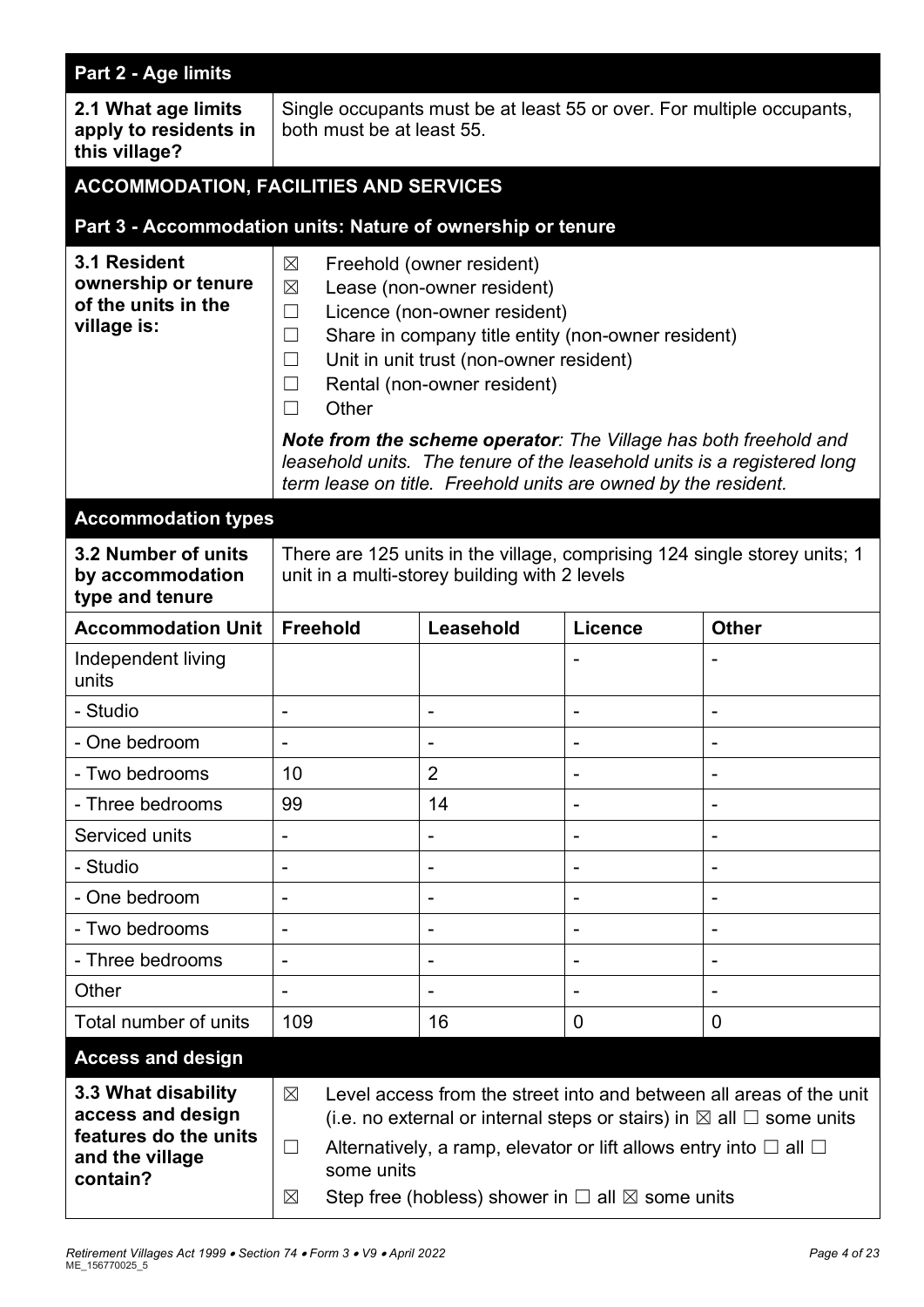|                                                             | Width of doorways allow for wheelchair access in $\Box$ all $\boxtimes$ some<br>$\boxtimes$<br>units                              |  |  |
|-------------------------------------------------------------|-----------------------------------------------------------------------------------------------------------------------------------|--|--|
|                                                             | Toilet is accessible in a wheelchair in $\Box$ all $\boxtimes$ some units<br>⊠                                                    |  |  |
|                                                             | Other key features in the units or village that cater for people with<br>$\Box$<br>disability or assist residents to age in place |  |  |
|                                                             | None<br>$\vert \ \ \vert$                                                                                                         |  |  |
| Part 4 - Parking for residents and visitors                 |                                                                                                                                   |  |  |
| 4.1 What car parking<br>in the village is                   | $\boxtimes$<br>All units with own garage or carport attached or adjacent to the<br>unit                                           |  |  |
| available for<br>residents?                                 | All/some units with own garage or carport separate from the unit<br>$\Box$                                                        |  |  |
|                                                             | $\Box$<br>All/some units with own car park space adjacent to the unit                                                             |  |  |
|                                                             | All/some units with own car park space separate from the unit<br>$\Box$                                                           |  |  |
|                                                             | $\Box$<br>General car parking for residents in the village                                                                        |  |  |
|                                                             | $\boxtimes$<br>Other parking e.g. caravan or boat – recreational vehicle (RV)<br>parking                                          |  |  |
|                                                             | units with no car parking for residents<br>⊔                                                                                      |  |  |
|                                                             | No car parking for residents in the village<br>$\perp$                                                                            |  |  |
|                                                             | Restrictions on resident's car parking include: Nil                                                                               |  |  |
| 4.2 Is parking in the<br>village available for<br>visitors? | $\boxtimes$<br>Yes $\square$<br><b>No</b>                                                                                         |  |  |
| If yes, parking<br>restrictions include:                    | Visitors must only park in designated parking bays or as otherwise<br>designated by scheme operator.                              |  |  |
| Part 5 - Planning and development                           |                                                                                                                                   |  |  |
| 5.1 Is construction or                                      | Year village construction started 2002                                                                                            |  |  |
| development of the                                          | Fully developed / completed<br>$\boxtimes$                                                                                        |  |  |
| village complete?                                           | Partially developed / completed<br>$\Box$                                                                                         |  |  |
|                                                             | Construction yet to commence<br>$\Box$                                                                                            |  |  |
|                                                             |                                                                                                                                   |  |  |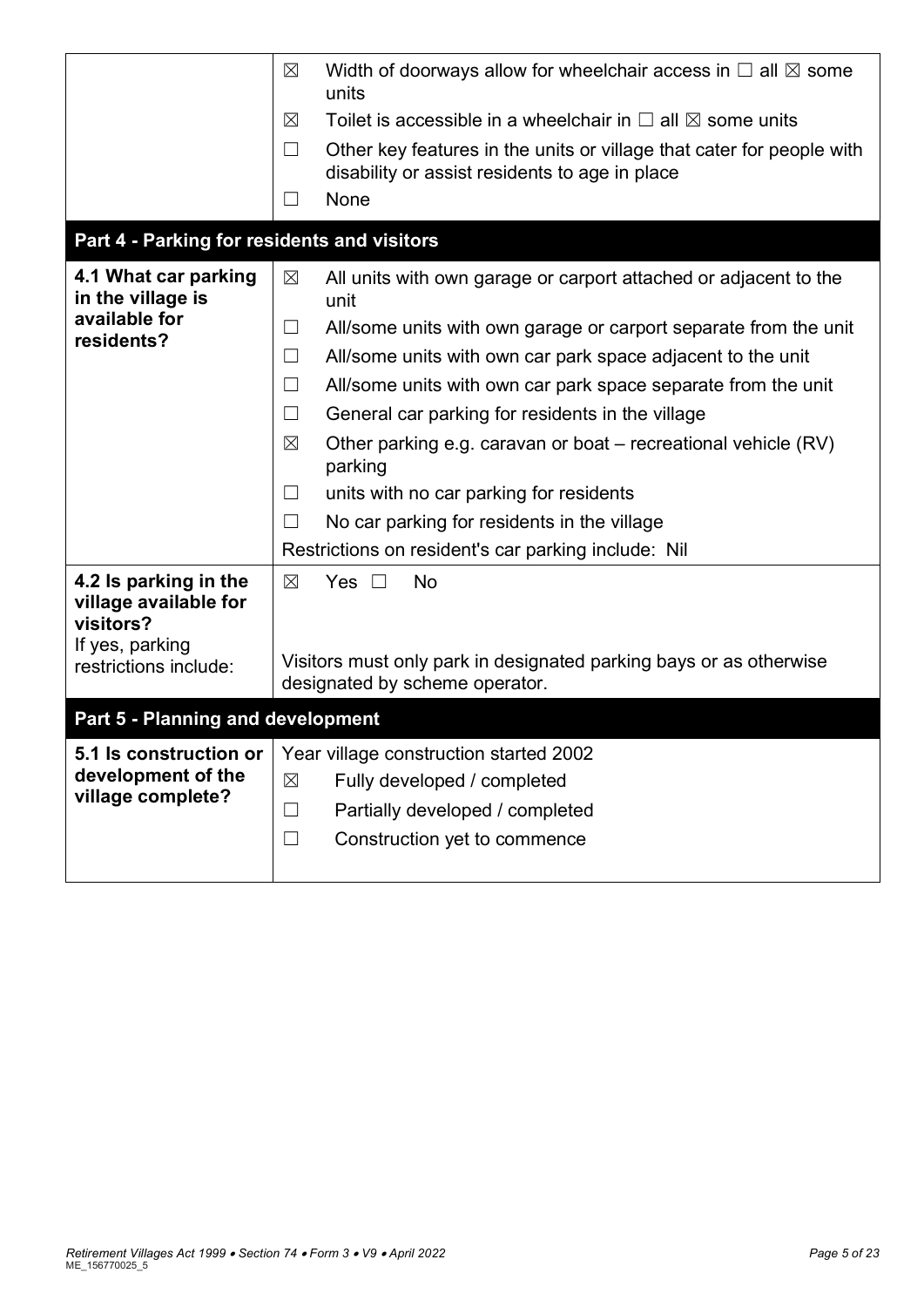| 5.2 Construction,<br>development<br>applications and<br>development<br>approvals | Provide detail of any construction, development or redevelopment<br>relating to the retirement village land, including details of any related<br>development approval or development applications in accordance with<br>the Planning Act 2016                                                                                                                |                                                   |  |  |  |
|----------------------------------------------------------------------------------|--------------------------------------------------------------------------------------------------------------------------------------------------------------------------------------------------------------------------------------------------------------------------------------------------------------------------------------------------------------|---------------------------------------------------|--|--|--|
| Provide details and<br>timeframe of                                              |                                                                                                                                                                                                                                                                                                                                                              |                                                   |  |  |  |
| development or<br>proposed<br>development, including                             |                                                                                                                                                                                                                                                                                                                                                              | .                                                 |  |  |  |
| the final number and<br>types of units and any                                   |                                                                                                                                                                                                                                                                                                                                                              |                                                   |  |  |  |
| new facilities                                                                   |                                                                                                                                                                                                                                                                                                                                                              |                                                   |  |  |  |
|                                                                                  |                                                                                                                                                                                                                                                                                                                                                              |                                                   |  |  |  |
|                                                                                  |                                                                                                                                                                                                                                                                                                                                                              |                                                   |  |  |  |
| 5.3 Redevelopment<br>plan under the<br><b>Retirement Villages</b>                | Is there an approved redevelopment plan for the village under the<br><b>Retirement Villages Act?</b>                                                                                                                                                                                                                                                         |                                                   |  |  |  |
| <b>Act 1999</b>                                                                  | $\boxtimes$ No<br>$\Box$ Yes                                                                                                                                                                                                                                                                                                                                 |                                                   |  |  |  |
|                                                                                  | The Retirement Villages Act may require a written redevelopment plan<br>for certain types of redevelopment of the village and this is different to a<br>development approval. A redevelopment plan must be approved by the<br>residents of the village (by a special resolution at a residents meeting)<br>or by the Department of Housing and Public Works. |                                                   |  |  |  |
|                                                                                  | Note: see notice at end of document regarding inspection of the<br>development approval documents.                                                                                                                                                                                                                                                           |                                                   |  |  |  |
| Part 6 - Facilities onsite at the village                                        |                                                                                                                                                                                                                                                                                                                                                              |                                                   |  |  |  |
| 6.1 The following                                                                | $\boxtimes$<br>Activities or games room                                                                                                                                                                                                                                                                                                                      | Medical consultation room<br>$\Box$               |  |  |  |
| facilities are<br>currently available to                                         | Arts and crafts room<br>⊠                                                                                                                                                                                                                                                                                                                                    | Restaurant<br>$\Box$                              |  |  |  |
| residents:                                                                       | Auditorium<br>$\Box$                                                                                                                                                                                                                                                                                                                                         | Shop<br>$\Box$                                    |  |  |  |
|                                                                                  | $\boxtimes$<br><b>BBQ</b> area outdoors                                                                                                                                                                                                                                                                                                                      | $\boxtimes$<br>Swimming pool                      |  |  |  |
|                                                                                  | <b>Billiards room</b><br>$\boxtimes$                                                                                                                                                                                                                                                                                                                         | <i>indoor</i><br>$\boxtimes$ outdoor              |  |  |  |
|                                                                                  | Bowling green<br>$\boxtimes$                                                                                                                                                                                                                                                                                                                                 | heated $\Box$ not heated<br>$\bowtie$             |  |  |  |
|                                                                                  | indoor ⊠ outdoor                                                                                                                                                                                                                                                                                                                                             | Separate lounge in community<br>$\Box$            |  |  |  |
|                                                                                  | Business centre (e.g.<br>$\Box$<br>computers, printers,<br>internet access)                                                                                                                                                                                                                                                                                  | centre<br>Spa<br>ப                                |  |  |  |
|                                                                                  | Chapel/prayer room<br>$\Box$                                                                                                                                                                                                                                                                                                                                 | indoor<br>$\Box$ outdoor                          |  |  |  |
|                                                                                  | <b>Communal laundries</b><br>$\Box$                                                                                                                                                                                                                                                                                                                          | heated $\Box$ not heated                          |  |  |  |
|                                                                                  | $\boxtimes$<br>Community room or centre                                                                                                                                                                                                                                                                                                                      | $\boxtimes$<br>Storage area for<br>boats/caravans |  |  |  |
|                                                                                  | Dining room<br>⊔                                                                                                                                                                                                                                                                                                                                             | Tennis court $\Box$ full $\Box$ half              |  |  |  |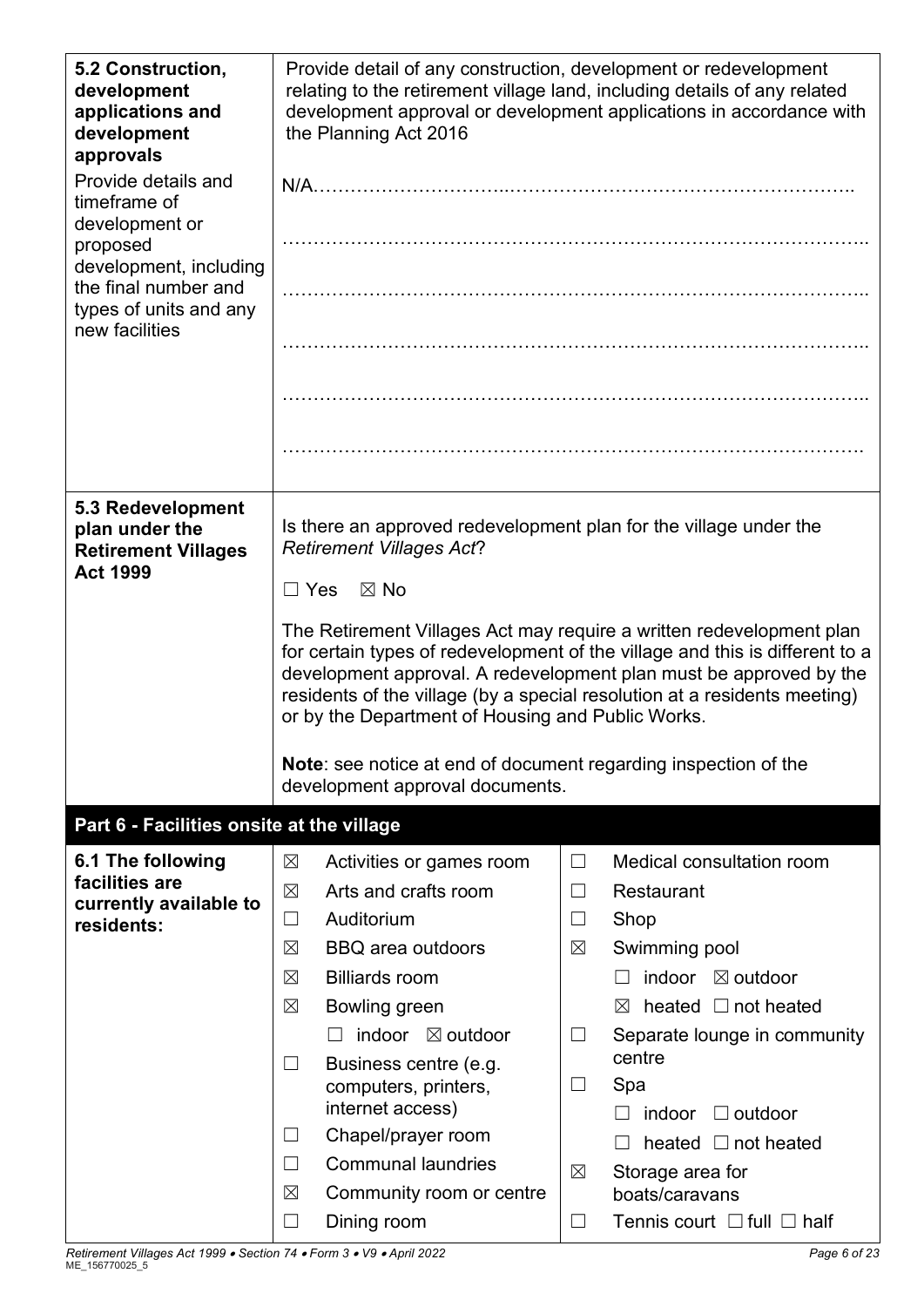| Not applicable.                                                                                                                                    | Gardens<br>$\boxtimes$<br>Village bus or transport<br>⊠<br>Workshop<br>$\boxtimes$<br>Gym<br>$\boxtimes$<br>$\boxtimes$<br>Other: Kitchen in community<br>$\boxtimes$<br>Hairdressing or beauty<br>centre<br>room<br>Library<br>$\boxtimes$<br>Details about any facility that is not funded from the General Services Charge paid by residents<br>or if there are any restrictions on access or sharing of facilities (e.g. with an aged care facility).                                                                                                                                                                                                                                                                                                                                                                                                                                                                                                                                                                                                                                                                                                                                                                                                                                                                                               |
|----------------------------------------------------------------------------------------------------------------------------------------------------|---------------------------------------------------------------------------------------------------------------------------------------------------------------------------------------------------------------------------------------------------------------------------------------------------------------------------------------------------------------------------------------------------------------------------------------------------------------------------------------------------------------------------------------------------------------------------------------------------------------------------------------------------------------------------------------------------------------------------------------------------------------------------------------------------------------------------------------------------------------------------------------------------------------------------------------------------------------------------------------------------------------------------------------------------------------------------------------------------------------------------------------------------------------------------------------------------------------------------------------------------------------------------------------------------------------------------------------------------------|
| 6.2 Does the village<br>have an onsite,<br>attached, adjacent or<br>co-located<br>residential aged care<br>facility?                               | Yes $\boxtimes$<br><b>No</b><br>$\Box$                                                                                                                                                                                                                                                                                                                                                                                                                                                                                                                                                                                                                                                                                                                                                                                                                                                                                                                                                                                                                                                                                                                                                                                                                                                                                                                  |
| Care Act 1997 (Cwth).                                                                                                                              | Note: Aged care facilities are not covered by the Retirement Villages Act 1999 (QId). The<br>retirement village operator cannot keep places free or guarantee places in aged care for<br>residents of the retirement village. To enter a residential aged care facility, you must be<br>assessed as eligible by an Aged Care Assessment Team (ACAT) in accordance with the Aged                                                                                                                                                                                                                                                                                                                                                                                                                                                                                                                                                                                                                                                                                                                                                                                                                                                                                                                                                                         |
| and may involve entering a new contract.                                                                                                           | Exit fees may apply when you move from your retirement village unit to other accommodation                                                                                                                                                                                                                                                                                                                                                                                                                                                                                                                                                                                                                                                                                                                                                                                                                                                                                                                                                                                                                                                                                                                                                                                                                                                              |
| <b>Part 7 - Services</b>                                                                                                                           |                                                                                                                                                                                                                                                                                                                                                                                                                                                                                                                                                                                                                                                                                                                                                                                                                                                                                                                                                                                                                                                                                                                                                                                                                                                                                                                                                         |
| 7.1 What services are<br>provided to all village<br>residents (funded<br>from the General<br><b>Services Charge</b><br>fund paid by<br>residents)? | 'General Services' provided to all residents are:<br>Operating the retirement village for the benefit and enjoyment of<br>residents.<br>Managing the common areas and facilities.<br>Maintaining fire-fighting and protection equipment.<br>Maintaining and updating safety and emergency procedures for<br>the retirement village.<br>Cleaning, maintaining and repairing the community areas and<br>facilities.<br>Monitoring and eradicating pests.<br>Engaging staff and contractors necessary for the operation of<br>the retirement village, which may include a village manager,<br>cleaning and maintenance personnel, security personnel,<br>personal care and nursing personnel and/or relief personnel.<br>Arranging for administrative, secretarial, book-keeping,<br>accounting and legal services necessary for the operation of the<br>retirement village.<br>Paying operating costs in connection with the ownership and<br>operation of the village.<br>Maintaining insurances relating to the retirement village that are<br>required by the Retirement Villages Act 1999 (the Act) or<br>contemplated by a residence contract or that the scheme<br>operator otherwise deems appropriate.<br>Complying with the Act.<br>$\bullet$<br>Any other general service funded via a general services charges<br>budget for a financial year. |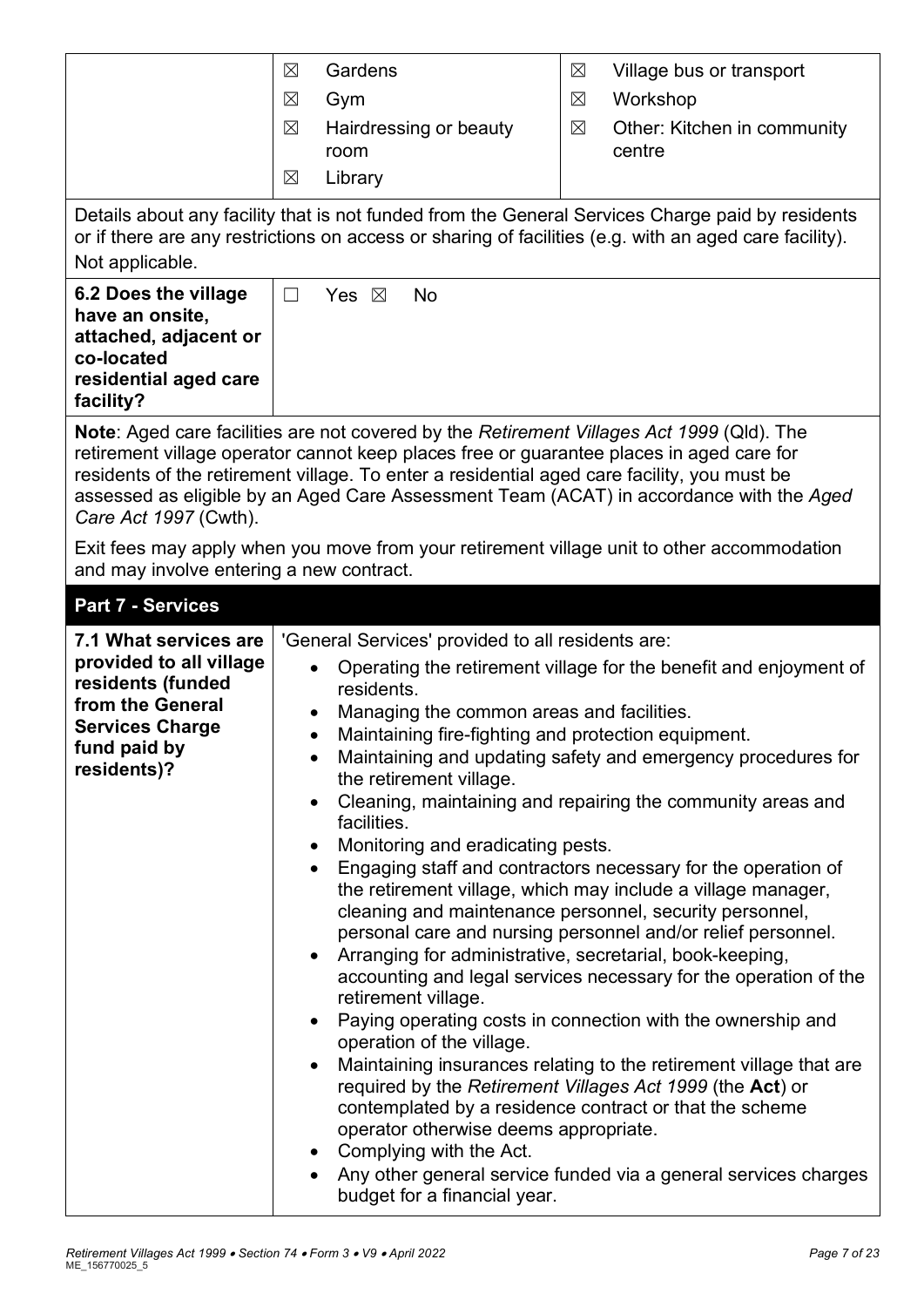|                                                                                                                 | The General Services are provided subject to the scheme operator or<br>its related party remaining appointed as the caretaker for the<br>community titles scheme for the village from time to time.                                                                                                                                                    |  |  |
|-----------------------------------------------------------------------------------------------------------------|--------------------------------------------------------------------------------------------------------------------------------------------------------------------------------------------------------------------------------------------------------------------------------------------------------------------------------------------------------|--|--|
| 7.2 Are optional<br>personal services<br>provided or made<br>available to residents<br>on a user-pays<br>basis? | Yes $\boxtimes$<br><b>No</b><br>$\Box$                                                                                                                                                                                                                                                                                                                 |  |  |
| 7.3 Does the<br>retirement village<br>operator provide                                                          | Yes, the operator is an Approved Provider of home care under<br>$\Box$<br>the Aged Care Act 1997 (Registered Accredited Care Supplier -<br>RACS ID number )                                                                                                                                                                                            |  |  |
| government funded<br>home care services<br>under the Aged Care                                                  | $\boxtimes$<br>Yes, home care is provided in association with an Approved<br>Provider<br>Five Good Friends / Enrich Living Services                                                                                                                                                                                                                    |  |  |
| Act 1997 (Cwth)?                                                                                                | $\Box$<br>No, the operator does not provide home care services, residents<br>can arrange their own home care services                                                                                                                                                                                                                                  |  |  |
|                                                                                                                 | Note: Some residents may be eligible to receive a Home Care Package, or a Commonwealth<br>Home Support Program subsidised by the Commonwealth Government if assessed as eligible<br>by an aged care assessment team (ACAT) under the Aged Care Act 1997 (Cwth). These home<br>care services are not covered by the Retirement Villages Act 1999 (Qld). |  |  |
|                                                                                                                 | Residents can choose their own approved Home Care Provider and are not obliged to use<br>the retirement village provider, if one is offered.                                                                                                                                                                                                           |  |  |
|                                                                                                                 |                                                                                                                                                                                                                                                                                                                                                        |  |  |
| Part 8 - Security and emergency systems                                                                         |                                                                                                                                                                                                                                                                                                                                                        |  |  |
| 8.1 Does the village<br>have a security<br>system?                                                              | $\Box$<br>Yes $\boxtimes$<br><b>No</b>                                                                                                                                                                                                                                                                                                                 |  |  |
| 8.2 Does the village<br>have an emergency<br>help system?                                                       | Yes - all residents<br>No<br>Optional □<br>$\boxtimes$<br>$\Box$                                                                                                                                                                                                                                                                                       |  |  |
| If yes or optional:<br>the emergency<br>help system details<br>are:                                             | The service provider is I.N.S Lifeguard<br>The resident is responsible for payment of the service provider's charge<br>for the monitoring service. This amount is \$12 per month (excluding<br>GST) (subject to change from time to time). This charge is in addition<br>to the General Services Charge.                                               |  |  |
| the emergency<br>help system is<br>monitored<br>between:                                                        | 24 hours, 7 days per week                                                                                                                                                                                                                                                                                                                              |  |  |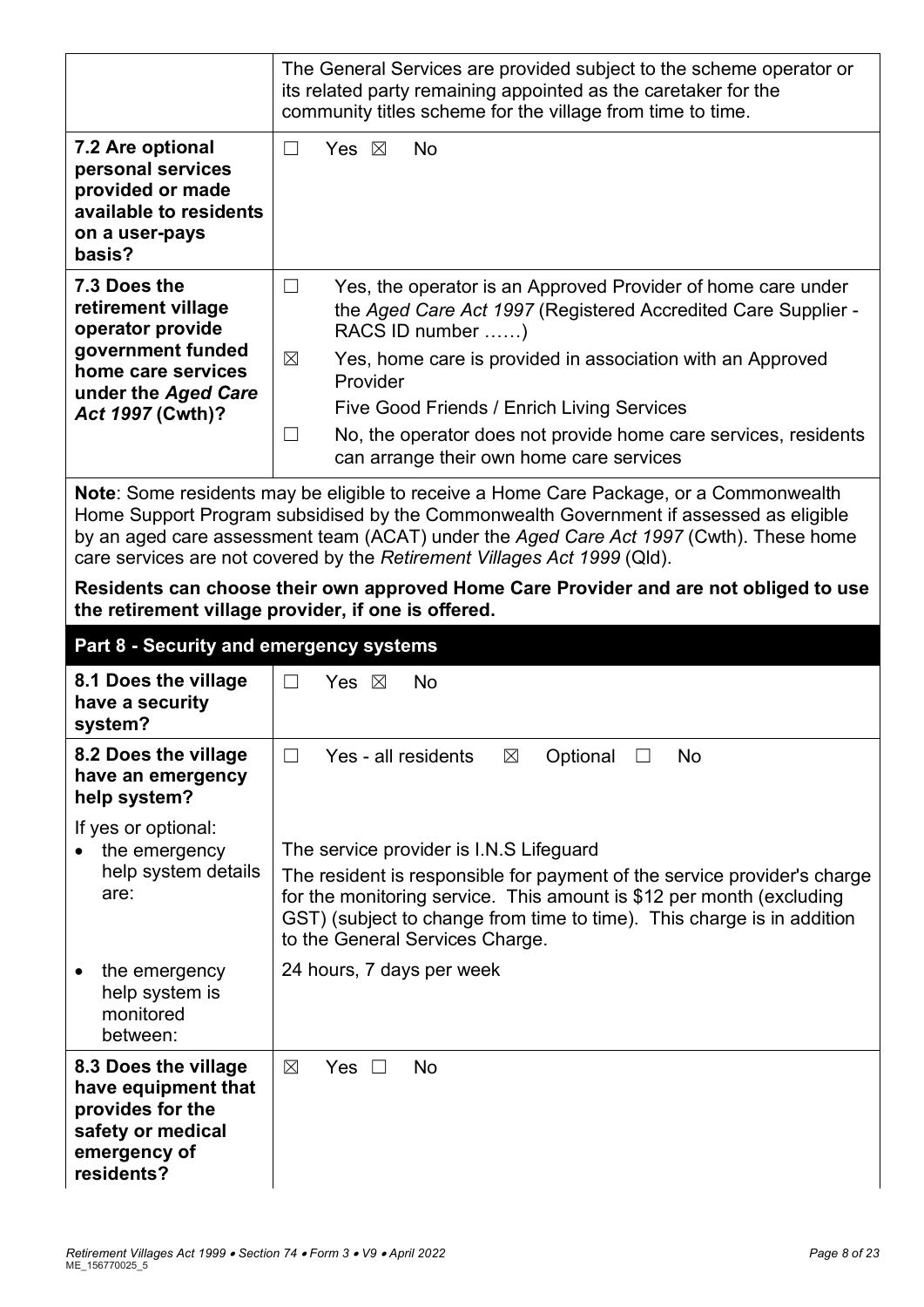# **COSTS AND FINANCIAL MANAGEMENT**

#### **Part 9 - Ingoing contribution - entry costs to live in the village**

*An ingoing contribution is the amount a prospective resident must pay under a residence contract to secure a right to reside in the retirement village. The ingoing contribution is also referred to as the sale price or purchase price. It does not include ongoing charges such as rent or other recurring fees.*

| 9.1 What is the                                                                                                                                                                 | <b>Accommodation Unit</b>                                                                                                                                                                                                                                              | Range of ingoing contribution |
|---------------------------------------------------------------------------------------------------------------------------------------------------------------------------------|------------------------------------------------------------------------------------------------------------------------------------------------------------------------------------------------------------------------------------------------------------------------|-------------------------------|
| estimated ingoing<br>contribution (sale<br>price) range for all                                                                                                                 | Independent living<br>units                                                                                                                                                                                                                                            |                               |
| types of units in the                                                                                                                                                           | - Studio                                                                                                                                                                                                                                                               | $\overline{\phantom{a}}$      |
| village                                                                                                                                                                         | - One bedroom                                                                                                                                                                                                                                                          |                               |
|                                                                                                                                                                                 | - Two bedrooms                                                                                                                                                                                                                                                         | \$388,000 to \$409,000        |
|                                                                                                                                                                                 | - Three bedrooms                                                                                                                                                                                                                                                       | \$409,000 to \$471,500        |
|                                                                                                                                                                                 | Serviced units                                                                                                                                                                                                                                                         |                               |
|                                                                                                                                                                                 | - Studio                                                                                                                                                                                                                                                               |                               |
|                                                                                                                                                                                 | - One bedroom                                                                                                                                                                                                                                                          | $\overline{\phantom{a}}$      |
|                                                                                                                                                                                 | - Two bedrooms                                                                                                                                                                                                                                                         |                               |
|                                                                                                                                                                                 | - Three bedrooms                                                                                                                                                                                                                                                       | $\overline{\phantom{a}}$      |
|                                                                                                                                                                                 | Other                                                                                                                                                                                                                                                                  | $\overline{\phantom{a}}$      |
|                                                                                                                                                                                 | Full range of ingoing<br>contributions for all<br>unit types                                                                                                                                                                                                           | \$388,000 to \$471,500        |
| 9.2 Are there<br>different financial<br>options available for<br>paying the ingoing<br>contribution and exit<br>fee or other fees and<br>charges under a<br>residence contract? | <b>No</b><br>Yes $\Box$<br>$\boxtimes$                                                                                                                                                                                                                                 |                               |
| If yes, specify or set<br>out in a table how the<br>contract options work<br>e.g. pay a higher<br>ingoing contribution<br>and less or no exit fee.                              | There are 2 contract options available:<br>Peace of Mind<br>$\bullet$<br><b>Capital Share</b><br>The key differences between the 2 contract options are the way capital<br>gain and capital loss (if any) are shared, and the exit fee that is<br>payable, as follows: |                               |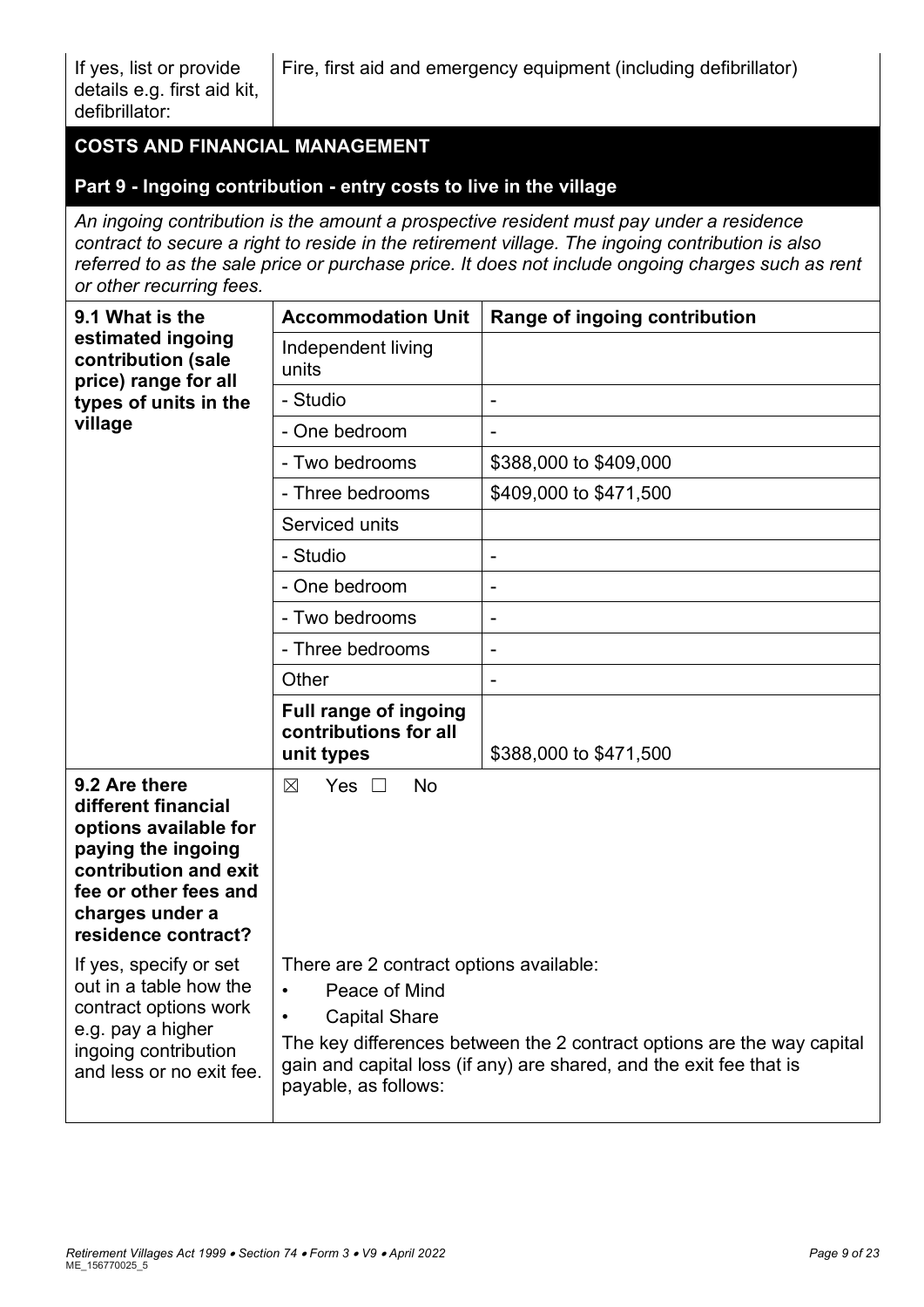|                                                            | <b>Contract</b><br>option                                                                                                                                                                                                                                                                                                                                                        | <b>Capital</b><br>gain and<br>loss shares<br>(refer 13.1) | <b>Exit fee</b><br>(refer Part 11)                                                                                                           | <b>Exit</b><br>entitlement<br>date/Early<br>payment date<br>after vacating<br>the village<br>(refer 14.2) |
|------------------------------------------------------------|----------------------------------------------------------------------------------------------------------------------------------------------------------------------------------------------------------------------------------------------------------------------------------------------------------------------------------------------------------------------------------|-----------------------------------------------------------|----------------------------------------------------------------------------------------------------------------------------------------------|-----------------------------------------------------------------------------------------------------------|
|                                                            | Peace of<br>Mind                                                                                                                                                                                                                                                                                                                                                                 | Resident:<br>$0\%$<br>Scheme<br>operator:<br>100%         | 5% of the purchase<br>price per year, on a<br>pro-rata daily basis, up<br>to a maximum of 5<br>years (25%)                                   | 6 months                                                                                                  |
|                                                            | Capital<br><b>Share</b>                                                                                                                                                                                                                                                                                                                                                          | Resident:<br>50%<br>Scheme<br>operator:<br>50%            | 5% of the purchase<br>price per year, on a<br>pro-rata daily basis, up<br>to a maximum of 7<br>years $(35%)$                                 | 18 months                                                                                                 |
|                                                            | paid by the resident.                                                                                                                                                                                                                                                                                                                                                            |                                                           | Note from the scheme operator: For residents of Leasehold Units,<br>reference to the 'purchase price' above is to the 'ingoing contribution' |                                                                                                           |
| 9.3 What other entry<br>costs do residents<br>need to pay? | $\boxtimes$<br>Transfer or stamp duty<br>Note from the scheme operator: This does not apply to<br>residents of Leasehold Units.<br>$\boxtimes$<br>Costs related to your residence contract<br><b>Note from the scheme operator:</b> The resident is responsible for<br>his/her own costs incurred in connection with entering into and<br>complying with the residence contract. |                                                           |                                                                                                                                              |                                                                                                           |
|                                                            |                                                                                                                                                                                                                                                                                                                                                                                  |                                                           |                                                                                                                                              |                                                                                                           |
|                                                            | $\Box$                                                                                                                                                                                                                                                                                                                                                                           |                                                           | Costs related to any other contract e.g.                                                                                                     |                                                                                                           |
|                                                            | $\boxtimes$                                                                                                                                                                                                                                                                                                                                                                      |                                                           | Advance payment of General Services Charge                                                                                                   |                                                                                                           |
|                                                            | $\boxtimes$<br>Other costs:                                                                                                                                                                                                                                                                                                                                                      |                                                           |                                                                                                                                              |                                                                                                           |
|                                                            | $\circ$                                                                                                                                                                                                                                                                                                                                                                          | fees on transfer of title;                                | For residents of Freehold Units: titles office registration                                                                                  |                                                                                                           |
|                                                            |                                                                                                                                                                                                                                                                                                                                                                                  | fees to register the lease.                               | For residents of Leasehold Units: titles office registration                                                                                 |                                                                                                           |

#### **Part 10 - Ongoing Costs - costs while living in the retirement village**

**General Services Charge**: Residents pay this charge for the general services supplied or made available to residents in the village, which may include management and administration, gardening and general maintenance and other services or facilities for recreation and entertainment described at 7.1.

**Maintenance Reserve Fund contribution**: Residents pay this charge for maintaining and repairing (but not replacing) the village's capital items e.g. communal facilities, swimming pool. This fund may or may not cover maintaining or repairing items in your unit, depending on the terms of your residence contract.

The budgets for the General Services Charges Fund and the Maintenance Reserve Fund are set each financial year and these amounts can increase each year. The amount to be held in the Maintenance Reserve Fund is determined by the operator using a quantity surveyor's report.

**Note**: The following ongoing costs are all stated as weekly amounts to help you compare the costs of different villages. However, the billing period for these amounts may not be weekly.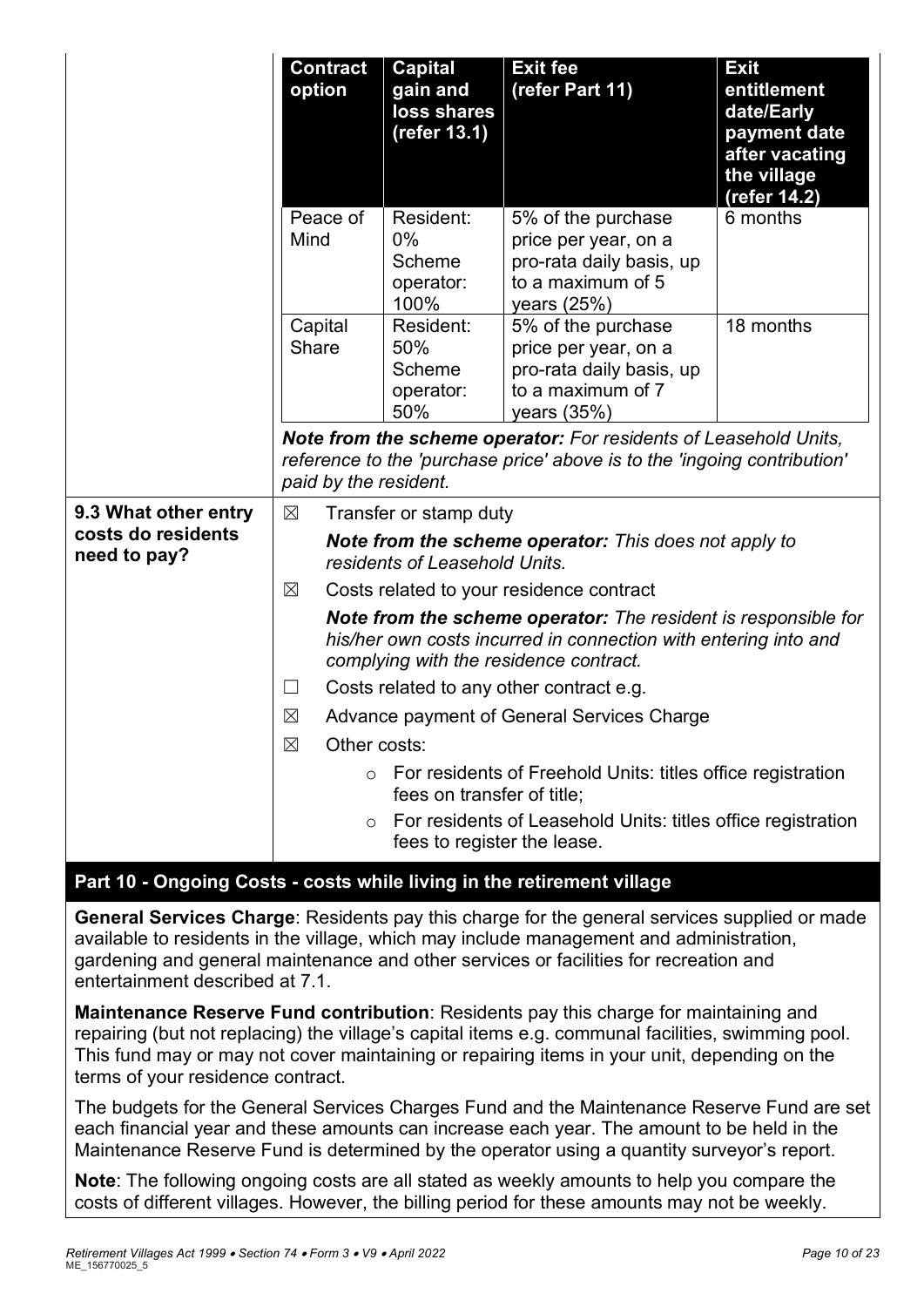#### **10.1 Current weekly rates of General Services Charge and Maintenance Reserve Fund contribution**

| <b>Type of Unit</b>             | <b>General Services Charge</b><br>(weekly) | <b>Maintenance Reserve Fund</b><br>contribution<br>(weekly) |
|---------------------------------|--------------------------------------------|-------------------------------------------------------------|
| <b>Independent Living Units</b> |                                            |                                                             |
| - Studio                        | -                                          | $\blacksquare$                                              |
| - One bedroom                   | ۰                                          | $\blacksquare$                                              |
| - Two bedrooms                  | \$36.05                                    | \$3.96                                                      |
| - Three bedrooms                | \$40.28                                    | \$4.43                                                      |
| <b>Serviced Units</b>           |                                            |                                                             |
| - Studio                        | -                                          | ٠                                                           |
| - One bedroom                   | -                                          | $\overline{\phantom{a}}$                                    |
| - Two bedrooms                  | -                                          | $\overline{\phantom{0}}$                                    |
| - Three bedrooms                | ۰                                          | $\blacksquare$                                              |
| Other                           | ۰                                          | $\blacksquare$                                              |
| All units pay a flat rate       | -                                          | $\overline{\phantom{0}}$                                    |

*Note from the scheme operator: The General Services Charge noted above excludes the Maintenance Reserve Fund contribution noted above. The resident's total General Services Charge contribution is the General Services Charge in the middle column PLUS the Maintenance Reserve Fund contribution in the right hand column.*

| Last three years of General Services Charge and Maintenance Reserve Fund contribution |                                                       |                                           |                                                                               |                                                                |
|---------------------------------------------------------------------------------------|-------------------------------------------------------|-------------------------------------------|-------------------------------------------------------------------------------|----------------------------------------------------------------|
| <b>Financial</b><br>year                                                              | <b>General Services</b><br>Charge (range)<br>(weekly) | Overall %<br>change from<br>previous year | <b>Maintenance</b><br><b>Reserve Fund</b><br>contribution (range)<br>(weekly) | <b>Overall % change</b><br>from previous<br>year<br>$(+ or -)$ |
| FY20/21                                                                               | \$36.05 to \$40.28                                    | 3.07%                                     | \$3.96 to \$4.43                                                              | 1.7%                                                           |
| FY19/20                                                                               | \$35.31 to \$39.49                                    | $-1.06\%$ to $-0.98\%$                    | 3.63 to 4.02                                                                  | 29.64% to 28.43%                                               |
| FY18/19                                                                               | \$35.69 to \$39.88                                    | 11.43%                                    | \$2.80 to \$3.13                                                              | $(34.88%)$ to<br>(34.79%)                                      |

#### **Units within a community title scheme only**

Body Corporate fees and contributions are payable by residents in units that are within a community title scheme only. Where the resident owns the freehold unit, the body corporate fees are payable by the resident to the body corporate. For leasehold units, the body corporate fees may be passed on under the terms of the lease with the operator.

#### **Current weekly rates of Body Corporate fees and sinking fund**

| <b>Type of Unit</b>      | <b>Body Corporate</b><br><b>Administrative Fund fee</b><br>(weekly) | <b>Body Corporate Sinking</b><br><b>Fund contribution</b><br>(weekly) |
|--------------------------|---------------------------------------------------------------------|-----------------------------------------------------------------------|
| Independent Living Units |                                                                     |                                                                       |
| - Studio                 | -                                                                   | -                                                                     |
| - One bedroom            | $\overline{\phantom{0}}$                                            | -                                                                     |
| - Two bedrooms           | \$24.24                                                             | \$9.80                                                                |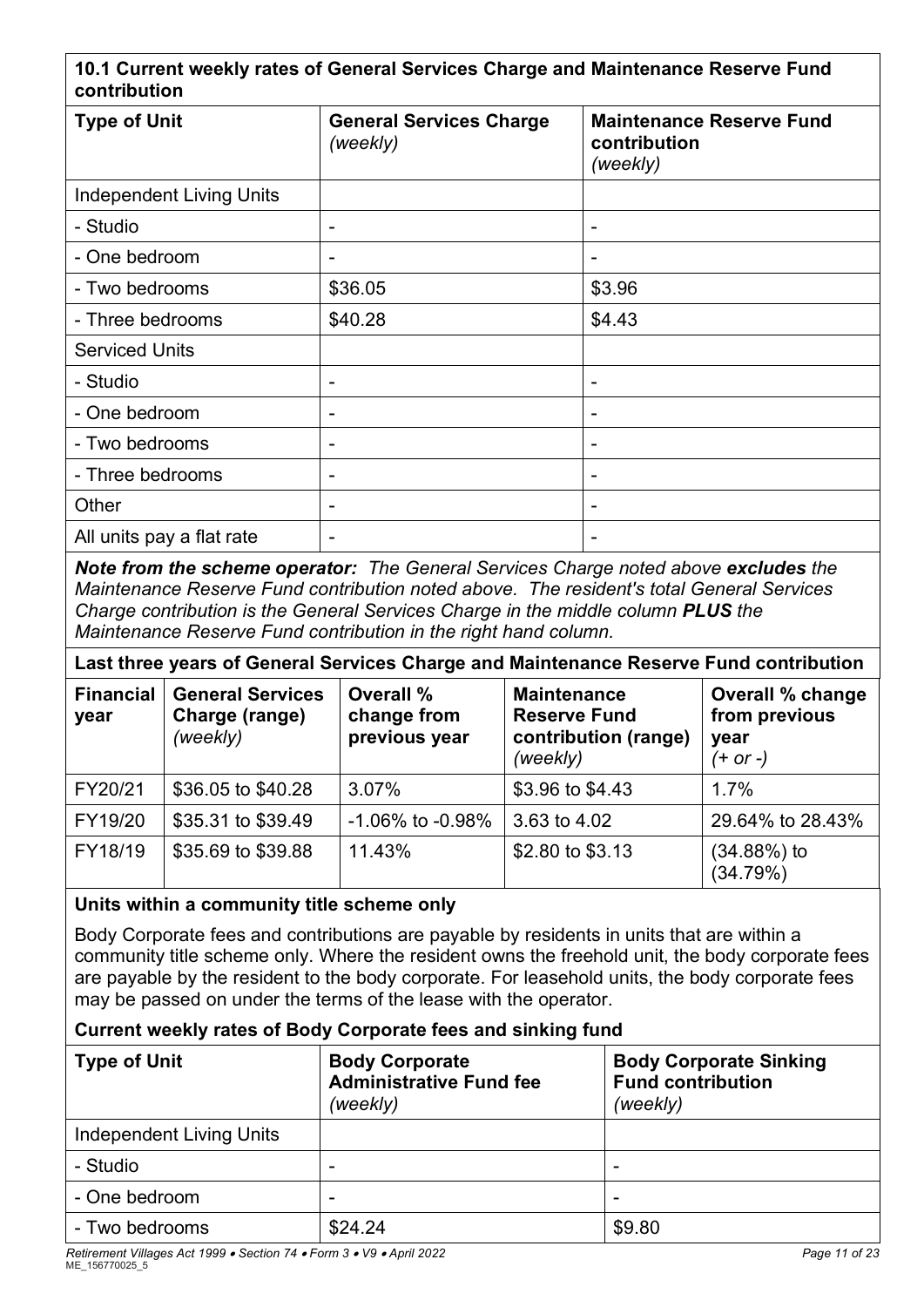| - Three bedrooms                                                                                                                                                                                                                                                                                       |                                                     |                                                | \$26.75                                                                                    |                                                                                                                                                                                                                                                                                                                                                                                                                                                                                                                                                                                                                                                                                                                                                                                                                                           | \$10.89  |                                     |                                                   |                                          |
|--------------------------------------------------------------------------------------------------------------------------------------------------------------------------------------------------------------------------------------------------------------------------------------------------------|-----------------------------------------------------|------------------------------------------------|--------------------------------------------------------------------------------------------|-------------------------------------------------------------------------------------------------------------------------------------------------------------------------------------------------------------------------------------------------------------------------------------------------------------------------------------------------------------------------------------------------------------------------------------------------------------------------------------------------------------------------------------------------------------------------------------------------------------------------------------------------------------------------------------------------------------------------------------------------------------------------------------------------------------------------------------------|----------|-------------------------------------|---------------------------------------------------|------------------------------------------|
| <b>Serviced Units</b>                                                                                                                                                                                                                                                                                  |                                                     |                                                |                                                                                            |                                                                                                                                                                                                                                                                                                                                                                                                                                                                                                                                                                                                                                                                                                                                                                                                                                           |          |                                     |                                                   |                                          |
| - Studio                                                                                                                                                                                                                                                                                               |                                                     |                                                | $\overline{\phantom{a}}$                                                                   |                                                                                                                                                                                                                                                                                                                                                                                                                                                                                                                                                                                                                                                                                                                                                                                                                                           |          | $\qquad \qquad \blacksquare$        |                                                   |                                          |
| - One bedroom                                                                                                                                                                                                                                                                                          |                                                     |                                                | ٠                                                                                          |                                                                                                                                                                                                                                                                                                                                                                                                                                                                                                                                                                                                                                                                                                                                                                                                                                           |          |                                     | ۰                                                 |                                          |
| - Two bedrooms                                                                                                                                                                                                                                                                                         |                                                     |                                                | $\qquad \qquad \blacksquare$                                                               |                                                                                                                                                                                                                                                                                                                                                                                                                                                                                                                                                                                                                                                                                                                                                                                                                                           |          |                                     |                                                   |                                          |
| - Three bedrooms                                                                                                                                                                                                                                                                                       |                                                     |                                                | $\overline{\phantom{a}}$                                                                   |                                                                                                                                                                                                                                                                                                                                                                                                                                                                                                                                                                                                                                                                                                                                                                                                                                           |          |                                     | $\overline{\phantom{a}}$                          |                                          |
| Other (specify)                                                                                                                                                                                                                                                                                        |                                                     |                                                |                                                                                            |                                                                                                                                                                                                                                                                                                                                                                                                                                                                                                                                                                                                                                                                                                                                                                                                                                           |          |                                     |                                                   |                                          |
|                                                                                                                                                                                                                                                                                                        | All units pay a flat rate                           |                                                | $\overline{\phantom{a}}$                                                                   |                                                                                                                                                                                                                                                                                                                                                                                                                                                                                                                                                                                                                                                                                                                                                                                                                                           |          |                                     |                                                   |                                          |
| contribution                                                                                                                                                                                                                                                                                           |                                                     |                                                |                                                                                            | Last three years of Body Corporate Administrative Fund Fee and Sinking Fund                                                                                                                                                                                                                                                                                                                                                                                                                                                                                                                                                                                                                                                                                                                                                               |          |                                     |                                                   |                                          |
| <b>Financial</b><br>year                                                                                                                                                                                                                                                                               | <b>Body Corporate</b><br><b>Administrative Fund</b> |                                                | <b>Overall %</b><br>change from                                                            |                                                                                                                                                                                                                                                                                                                                                                                                                                                                                                                                                                                                                                                                                                                                                                                                                                           |          | <b>Sinking Fund</b><br>contribution |                                                   | <b>Overall % change</b><br>from previous |
|                                                                                                                                                                                                                                                                                                        | fee<br>(weekly)                                     |                                                |                                                                                            | previous year<br>$(+ or -)$                                                                                                                                                                                                                                                                                                                                                                                                                                                                                                                                                                                                                                                                                                                                                                                                               | (weekly) |                                     |                                                   | year<br>$(+ or -)$                       |
| FY20/21                                                                                                                                                                                                                                                                                                | \$25.31                                             |                                                |                                                                                            | $-9.4%$                                                                                                                                                                                                                                                                                                                                                                                                                                                                                                                                                                                                                                                                                                                                                                                                                                   | \$7.85   |                                     |                                                   | $-7.2%$                                  |
| FY19/20                                                                                                                                                                                                                                                                                                | \$23.53                                             |                                                |                                                                                            | no change                                                                                                                                                                                                                                                                                                                                                                                                                                                                                                                                                                                                                                                                                                                                                                                                                                 |          | \$10.89                             |                                                   | no change                                |
| FY18/19                                                                                                                                                                                                                                                                                                | \$23.53                                             |                                                |                                                                                            | 3.16%                                                                                                                                                                                                                                                                                                                                                                                                                                                                                                                                                                                                                                                                                                                                                                                                                                     | \$10.89  |                                     |                                                   | no change                                |
| 10.2 What costs<br>relating to the units<br>are not covered by<br>the General Services<br><b>Charge? (residents</b><br>will need to pay<br>these costs                                                                                                                                                 |                                                     | $\boxtimes$<br>$\boxtimes$<br>⊠<br>$\boxtimes$ | <b>Contents insurance</b><br>Home insurance<br>(freehold units only)<br>Electricity<br>Gas |                                                                                                                                                                                                                                                                                                                                                                                                                                                                                                                                                                                                                                                                                                                                                                                                                                           |          | ⊠<br>⊠<br>$\boxtimes$<br>⊠          | Water<br>Telephone<br>Internet<br>Pay TV<br>Other |                                          |
| separately)<br>10.3 What other<br>$\boxtimes$<br>ongoing or<br>$\boxtimes$<br>occasional costs for<br>$\boxtimes$<br>repair, maintenance<br>and replacement of<br>$\Box$<br>items in, on or<br>attached to the units<br>are residents<br>responsible for and<br>pay for while<br>residing in the unit? |                                                     |                                                | deliberately damaged or is a result of fair wear and tear.                                 | Unit fixtures<br>Unit fittings<br>Unit appliances<br>None<br><b>Note from the scheme operator:</b> Except for repairs, maintenance or<br>replacement that are the responsibility of the body corporate, residents<br>are responsible for:<br>servicing of appliances, equipment, fixtures and fittings forming<br>part of their Unit;<br>repairing appliances, equipment, fixtures and fittings forming part<br>of their Unit when broken;<br>replacing appliances, equipment, fixtures and fittings forming part<br>of their Unit if they are worn out or cannot be reasonably repaired;<br>maintaining, repairing and replacing any items they own or bring<br>into their Unit;<br>maintaining, repairing and replacing any alterations they make to<br>their Unit; and<br>repairing damage or replacing any part of their Unit that is |          |                                     |                                                   |                                          |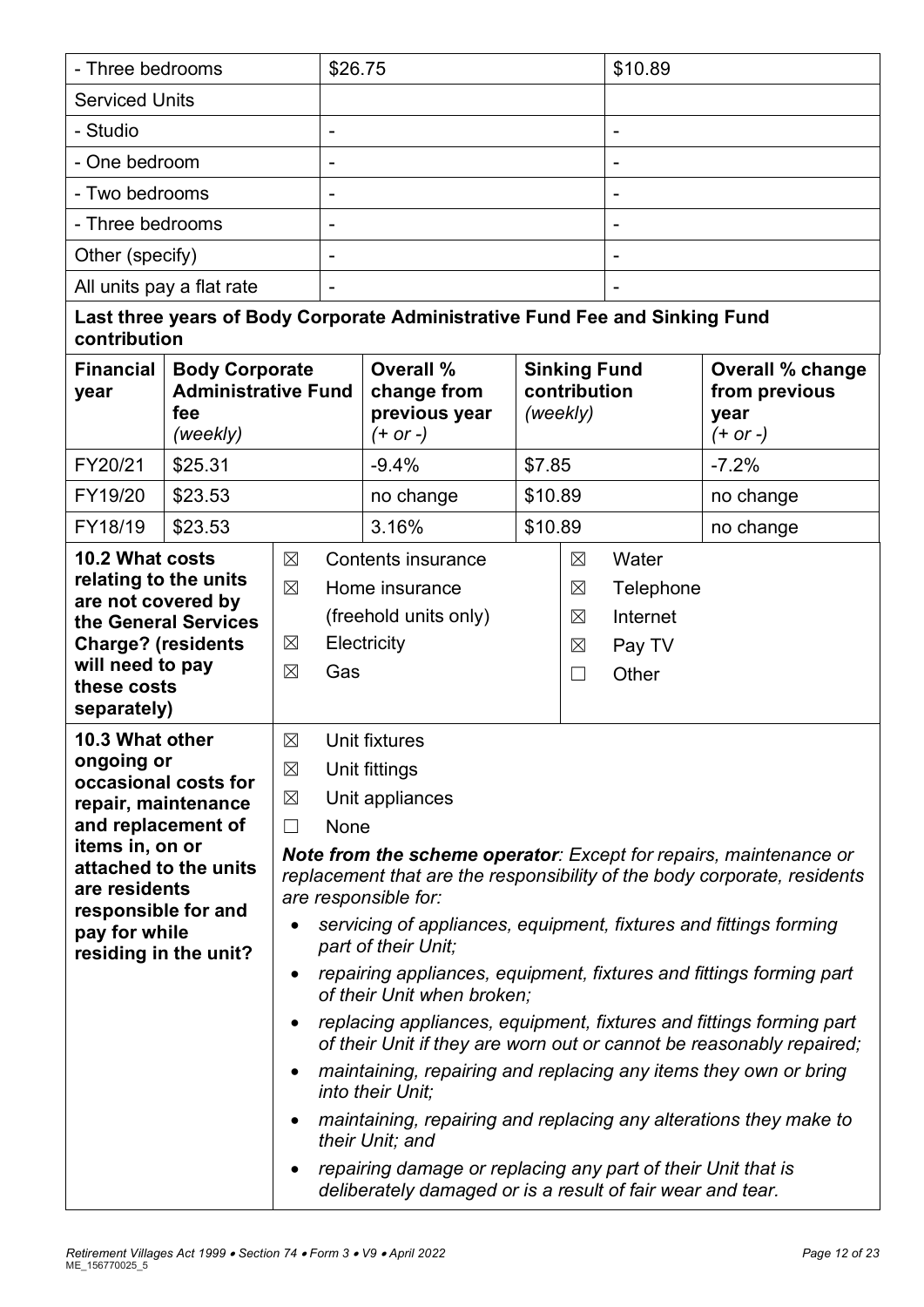| 10.4 Does the<br>operator offer a<br>maintenance service<br>or help residents<br>arrange repairs and<br>maintenance for their<br>unit? | Yes $\boxtimes$<br>No<br>$\Box$                                                                                                                                                                        |  |  |  |
|----------------------------------------------------------------------------------------------------------------------------------------|--------------------------------------------------------------------------------------------------------------------------------------------------------------------------------------------------------|--|--|--|
|                                                                                                                                        | Part 11 - Exit fees- when you leave the village                                                                                                                                                        |  |  |  |
|                                                                                                                                        | A resident may have to pay an exit fee to the operator when they leave their unit or when the<br>right to reside in their unit is sold. This is also referred to as a 'deferred management fee' (DMF). |  |  |  |
| 11.1 Do residents<br>pay an exit fee when                                                                                              | $\Box$<br>Yes - all residents pay an exit fee calculated using the same<br>formula                                                                                                                     |  |  |  |
| they permanently<br>leave their unit?                                                                                                  | $\boxtimes$<br>Yes - all new residents pay an exit fee but the way this is worked<br>out may vary depending on each resident's residence contract                                                      |  |  |  |
|                                                                                                                                        | No exit fee<br>$\Box$                                                                                                                                                                                  |  |  |  |
|                                                                                                                                        | Other<br>$\Box$                                                                                                                                                                                        |  |  |  |
| If yes, list all exit fee                                                                                                              | <b>Peace of Mind</b>                                                                                                                                                                                   |  |  |  |
| options that may apply<br>to new contracts:                                                                                            | 5% of the purchase price per year of residence, up to a maximum of 5<br>years (25%).                                                                                                                   |  |  |  |
|                                                                                                                                        | <b>Capital Share</b>                                                                                                                                                                                   |  |  |  |
|                                                                                                                                        | 5% of the purchase price per year of residence, up to a maximum of 7<br>years (35%).                                                                                                                   |  |  |  |
|                                                                                                                                        | Daily basis                                                                                                                                                                                            |  |  |  |
|                                                                                                                                        | The exit fee is calculated on a pro-rata daily basis for partial years of<br>residence.                                                                                                                |  |  |  |
|                                                                                                                                        | <b>Note from the scheme operator:</b> For residents of Leasehold Units,<br>reference to the 'purchase price' in this item 11.1 is to the 'ingoing<br>contribution'.                                    |  |  |  |
| Time period from date<br>of occupation of unit to<br>the date the resident<br>ceases to reside in the<br>unit                          | Exit fee calculation based on: the purchase price (or ingoing<br>contribution) paid by the resident                                                                                                    |  |  |  |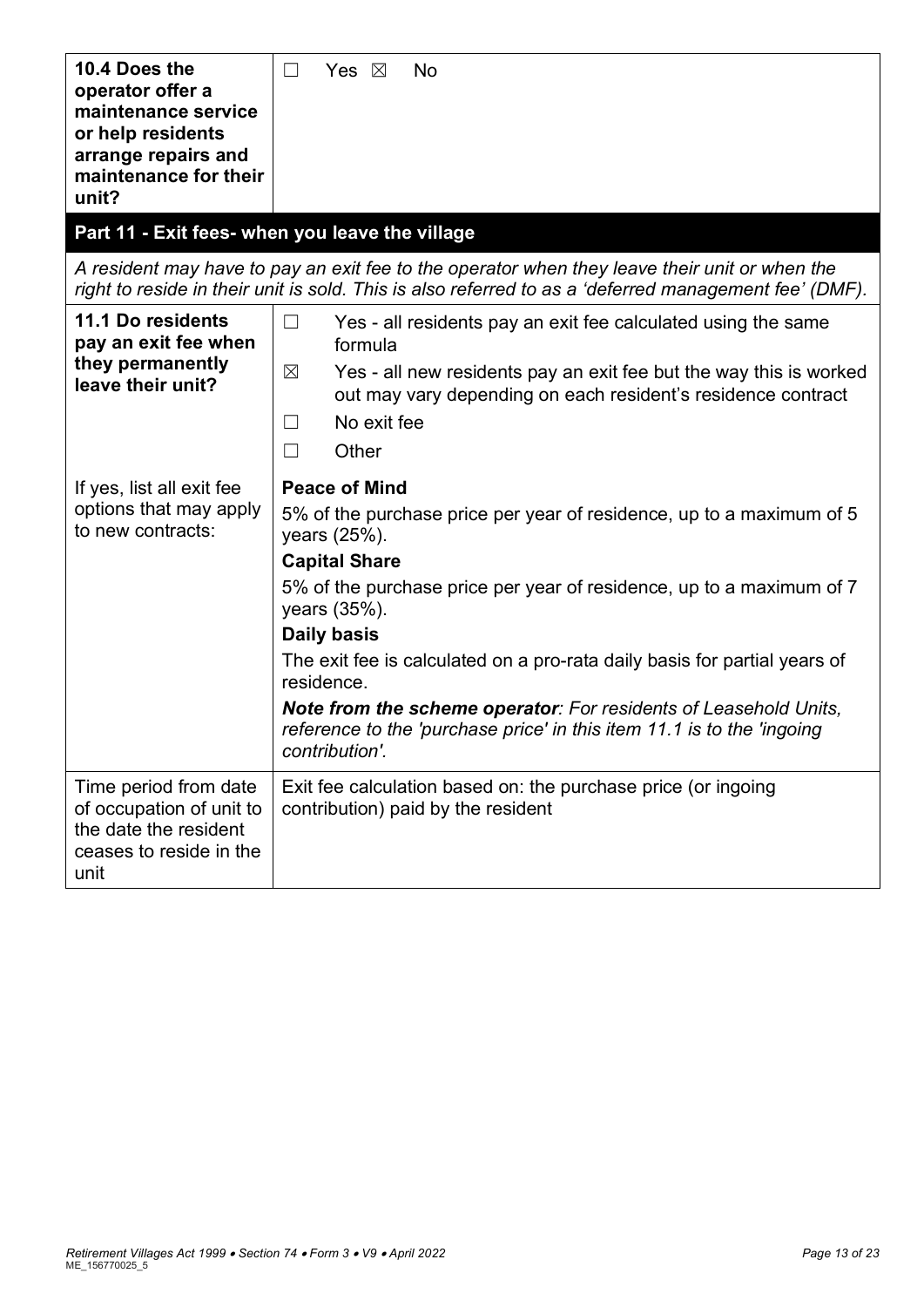| <b>Peace of Mind</b>                                                                                                   |                                                                                                                                                                                                                                                                                                                                    |  |  |  |  |
|------------------------------------------------------------------------------------------------------------------------|------------------------------------------------------------------------------------------------------------------------------------------------------------------------------------------------------------------------------------------------------------------------------------------------------------------------------------|--|--|--|--|
| 1 year                                                                                                                 | 5% of the purchase price                                                                                                                                                                                                                                                                                                           |  |  |  |  |
| 2 years                                                                                                                | 10% of the purchase price                                                                                                                                                                                                                                                                                                          |  |  |  |  |
| 3 years                                                                                                                | 15% of the purchase price                                                                                                                                                                                                                                                                                                          |  |  |  |  |
| 4 years                                                                                                                | 20% of the purchase price                                                                                                                                                                                                                                                                                                          |  |  |  |  |
| 5 years                                                                                                                | 25% of the purchase price                                                                                                                                                                                                                                                                                                          |  |  |  |  |
| 10 years                                                                                                               | 25% of the purchase price                                                                                                                                                                                                                                                                                                          |  |  |  |  |
| Note: if the period of occupation is not a whole number of years, the exit fee will be worked<br>out on a daily basis. |                                                                                                                                                                                                                                                                                                                                    |  |  |  |  |
| The maximum (or capped) exit fee is 25% of the purchase price after 5 years of residence.                              |                                                                                                                                                                                                                                                                                                                                    |  |  |  |  |
| The minimum exit fee is: 5% of the purchase price x 1/365.                                                             |                                                                                                                                                                                                                                                                                                                                    |  |  |  |  |
| Note from the scheme operator: The minimum exit fee is for 1 day of residence.                                         |                                                                                                                                                                                                                                                                                                                                    |  |  |  |  |
| <b>Capital Share</b>                                                                                                   |                                                                                                                                                                                                                                                                                                                                    |  |  |  |  |
|                                                                                                                        | $\mathbf{F}$ $\mathbf{A}$ $\mathbf{A}$ $\mathbf{B}$ $\mathbf{A}$ $\mathbf{B}$ $\mathbf{A}$ $\mathbf{B}$ $\mathbf{A}$ $\mathbf{B}$ $\mathbf{B}$ $\mathbf{B}$ $\mathbf{A}$ $\mathbf{B}$ $\mathbf{B}$ $\mathbf{B}$ $\mathbf{B}$ $\mathbf{B}$ $\mathbf{B}$ $\mathbf{B}$ $\mathbf{B}$ $\mathbf{B}$ $\mathbf{B}$ $\mathbf{B}$ $\mathbf{$ |  |  |  |  |

| 1 year   | 5% of the purchase price  |
|----------|---------------------------|
| 2 years  | 10% of the purchase price |
| 3 years  | 15% of the purchase price |
| 4 years  | 20% of the purchase price |
| 5 years  | 25% of the purchase price |
| 6 years  | 30% of the purchase price |
| 7 years  | 35% of the purchase price |
| 10 years | 35% of the purchase price |

**Note:** if the period of occupation is not a whole number of years, the exit fee will be worked out on a daily basis.

The maximum (or capped) exit fee is: 35% of the purchase price after 7 years of residence. The minimum exit fee is: 5% of the purchase price x 1/365.

*Note from the scheme operator: The minimum exit fee is for 1 day of residence.*

| 11.2 What other exit<br>costs do residents<br>need to pay or<br>contribute to? | $\boxtimes$<br>$\boxtimes$                         | Sale costs for the unit<br>Note from the scheme operator: The scheme operator will pay<br>all costs that the scheme operator incurs in finding a new<br>resident, however if the resident appoints a real estate agent, the<br>resident must pay that agent's commission and costs.<br>Legal costs<br>Other costs |  |  |  |  |
|--------------------------------------------------------------------------------|----------------------------------------------------|-------------------------------------------------------------------------------------------------------------------------------------------------------------------------------------------------------------------------------------------------------------------------------------------------------------------|--|--|--|--|
|                                                                                |                                                    | for residents of Leasehold Units - Queensland Titles Registry<br>registration fees to surrender the lease                                                                                                                                                                                                         |  |  |  |  |
|                                                                                | Part 12 - Reinstatement and renovation of the unit |                                                                                                                                                                                                                                                                                                                   |  |  |  |  |
| 12.1 Is the resident<br>responsible for<br>reinstatement of the                | ⊠                                                  | Nο<br>Yes                                                                                                                                                                                                                                                                                                         |  |  |  |  |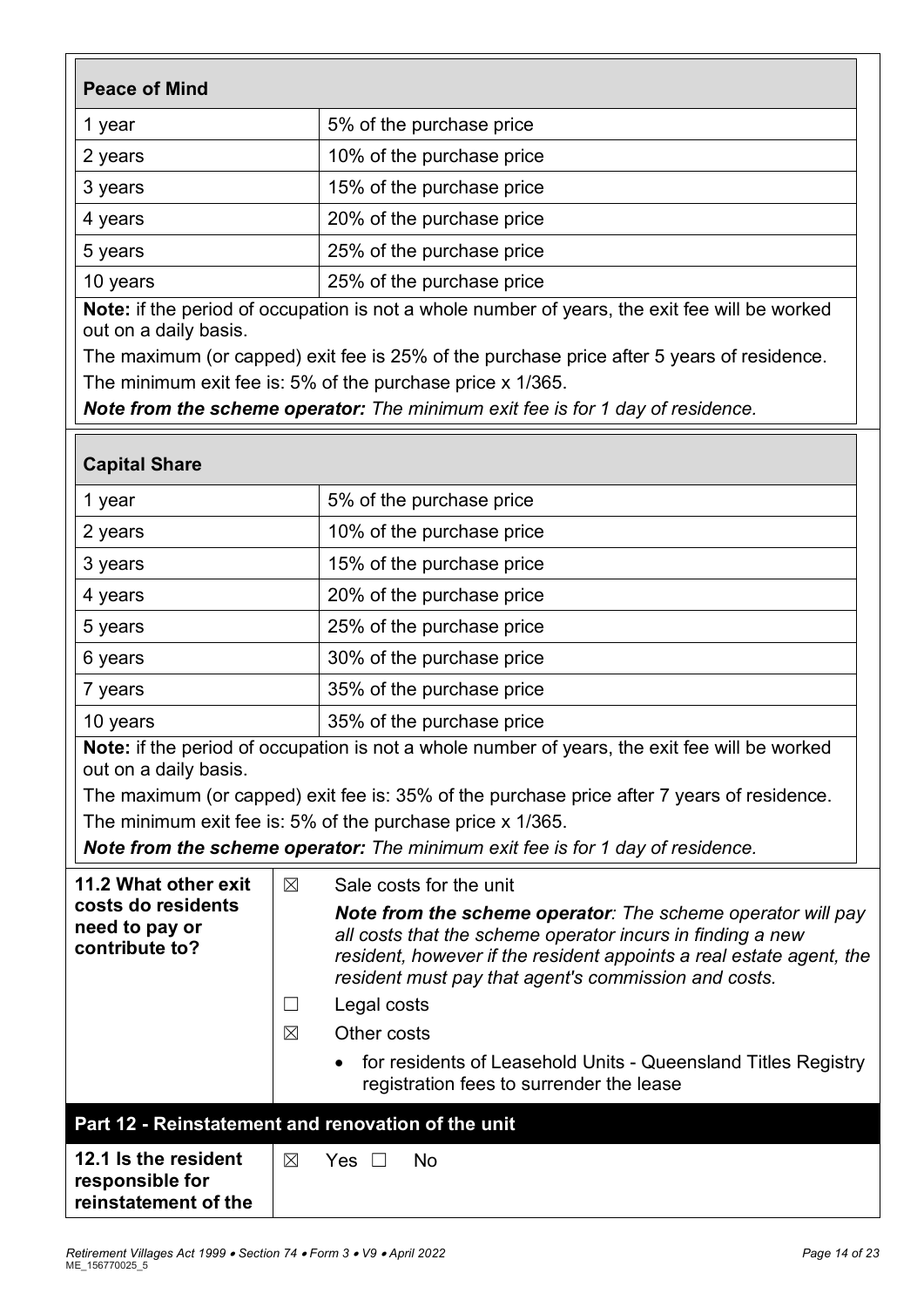| unit when they leave<br>the unit?                                                                 | Reinstatement work means replacements or repairs that are<br>reasonably necessary to return the unit to the same condition it was in<br>when the resident started occupation, apart from:                                                                                                                                                                                                                                  |  |  |  |
|---------------------------------------------------------------------------------------------------|----------------------------------------------------------------------------------------------------------------------------------------------------------------------------------------------------------------------------------------------------------------------------------------------------------------------------------------------------------------------------------------------------------------------------|--|--|--|
|                                                                                                   | fair wear and tear; and                                                                                                                                                                                                                                                                                                                                                                                                    |  |  |  |
|                                                                                                   | renovations and other changes to the condition of the unit<br>carried out with agreement of the resident and operator.                                                                                                                                                                                                                                                                                                     |  |  |  |
|                                                                                                   | Fair wear and tear includes a reasonable amount of wear and tear<br>associated with the use of items commonly used in a retirement village.<br>However, a resident is responsible for the cost of replacing a capital<br>item of the retirement village if the resident deliberately damages the<br><i>item or causes accelerated wear.</i>                                                                                |  |  |  |
|                                                                                                   | Entry and exit inspections and reports are undertaken by the operator<br>and resident to assess the condition of the unit.                                                                                                                                                                                                                                                                                                 |  |  |  |
| 12.2 Is the resident<br>responsible for<br>renovation of the unit<br>when they leave the<br>unit? | Yes, all residents pay % of any renovation costs (in same<br>$\sqcup$<br>proportion as the share of the capital gain on the sale of their unit)<br>$\boxtimes$<br>Optional, only applies to residents who share in the capital gain<br>on the sale of their unit, and the resident pays 50% of any<br>renovation costs                                                                                                     |  |  |  |
|                                                                                                   | <b>Note from the scheme operator:</b> Residents who sign a 'Capital<br>Share Contract' obtain 50% of any capital gain and therefore pay<br>50% of any renovation costs. Residents who sign a 'Peace of<br>Mind Contract' do not receive a share of any capital gain and<br>therefore are not required to pay any renovation costs.                                                                                         |  |  |  |
|                                                                                                   | No<br>$\Box$                                                                                                                                                                                                                                                                                                                                                                                                               |  |  |  |
|                                                                                                   | Renovation means replacements or repairs other than reinstatement<br>work.                                                                                                                                                                                                                                                                                                                                                 |  |  |  |
|                                                                                                   | By law, the operator is responsible for the cost of any renovation work<br>on a former resident's unit, unless the residence contract provides for<br>the resident to share in the capital gain on the sale of the resident's<br>interest in the unit. Renovation costs are shared between the former<br>resident and operator in the same proportion as any capital gain is to<br>be shared under the residence contract. |  |  |  |
| Part 13 - Capital gain or losses                                                                  |                                                                                                                                                                                                                                                                                                                                                                                                                            |  |  |  |
| 13.1 When the                                                                                     | Yes, the resident's share of the capital gain is -<br>$\Box$                                                                                                                                                                                                                                                                                                                                                               |  |  |  |
| resident's interest or                                                                            | the resident's share of the <b>capital loss</b> is -                                                                                                                                                                                                                                                                                                                                                                       |  |  |  |
| right to reside in the<br>unit is sold, does the                                                  | OR is based on a formula (specify)                                                                                                                                                                                                                                                                                                                                                                                         |  |  |  |
| resident share in the                                                                             | $\boxtimes$<br>Optional- residents can elect to share in a capital gain or loss                                                                                                                                                                                                                                                                                                                                            |  |  |  |
| capital gain or capital<br>loss on the resale of                                                  | option                                                                                                                                                                                                                                                                                                                                                                                                                     |  |  |  |
| their unit?                                                                                       | the resident's share of the <b>capital gain</b> is 50%<br>the resident's share of the <b>capital loss</b> is 50%                                                                                                                                                                                                                                                                                                           |  |  |  |
|                                                                                                   | <b>Note from the scheme operator:</b> Residents can elect to share in                                                                                                                                                                                                                                                                                                                                                      |  |  |  |
|                                                                                                   | capital gain and capital loss by signing a 'Capital Share Contract'.                                                                                                                                                                                                                                                                                                                                                       |  |  |  |
|                                                                                                   | No<br>$\blacksquare$                                                                                                                                                                                                                                                                                                                                                                                                       |  |  |  |
|                                                                                                   | Part 14 - Exit entitlement or buyback of freehold units                                                                                                                                                                                                                                                                                                                                                                    |  |  |  |

*An exit entitlement is the amount the operator may be required to pay the former resident under a residence contract after the right to reside is terminated and the former resident has left the unit.*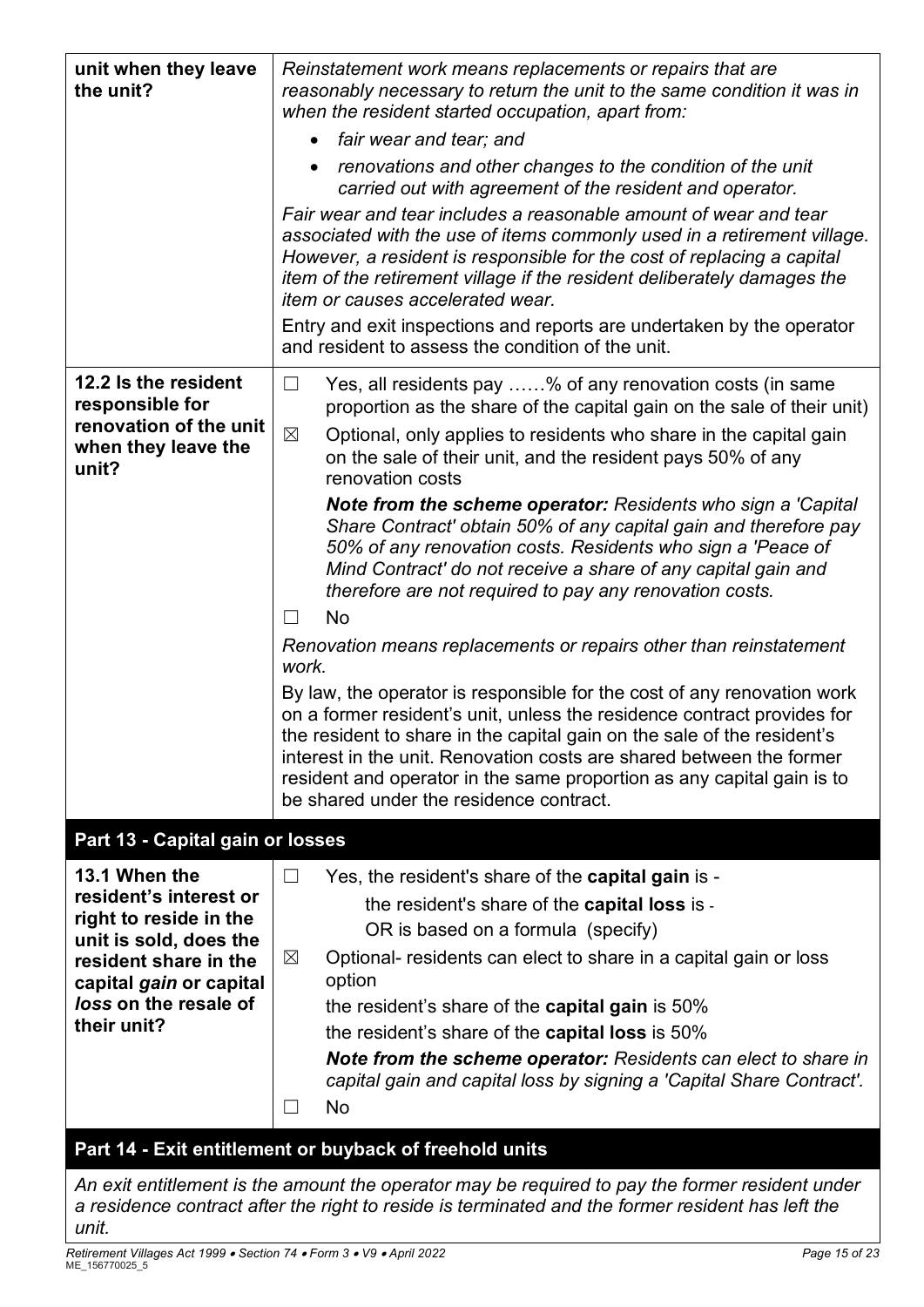| 14.1 How is the exit  | <b>For residents of Freehold Units</b>                                                                                                                                                                  |  |  |  |  |
|-----------------------|---------------------------------------------------------------------------------------------------------------------------------------------------------------------------------------------------------|--|--|--|--|
| entitlement which the | When the resident sells the unit, the resident receives the resale price                                                                                                                                |  |  |  |  |
| operator will pay the | (i.e. the price paid to the resident by the purchaser of their unit).                                                                                                                                   |  |  |  |  |
| resident worked out?  | For a 'Peace of Mind Contract', when the resident receives the resale<br>price:                                                                                                                         |  |  |  |  |
|                       | the resident must pay the scheme operator:                                                                                                                                                              |  |  |  |  |
|                       | the exit fee (see Part 11, item 11.1);<br>$\circ$                                                                                                                                                       |  |  |  |  |
|                       | 100% of the capital gain (if any);<br>$\circ$                                                                                                                                                           |  |  |  |  |
|                       | 100% of the costs of the reinstatement work (if any) (see Part<br>$\circ$                                                                                                                               |  |  |  |  |
|                       | $12$ ); and                                                                                                                                                                                             |  |  |  |  |
|                       | any other costs (for example, outstanding general services<br>$\circ$<br>charges) the resident is liable to pay under the residence<br>contract or any other agreement with the scheme operator;<br>and |  |  |  |  |
|                       | the scheme operator must pay the resident 100% of the capital loss<br>$($ if any $).$                                                                                                                   |  |  |  |  |
|                       | For a 'Capital Share Contract', when the resident receives the resale<br>price:                                                                                                                         |  |  |  |  |
|                       | the resident must pay the scheme operator:                                                                                                                                                              |  |  |  |  |
|                       | the exit fee (see Part 11, item 11.1);<br>$\circ$                                                                                                                                                       |  |  |  |  |
|                       | the resident's share of costs of sale (see Part 11, item 11.2);<br>$\circ$                                                                                                                              |  |  |  |  |
|                       | 100% of the costs of the reinstatement work (if any) (see Part<br>$\circ$                                                                                                                               |  |  |  |  |
|                       | 12);                                                                                                                                                                                                    |  |  |  |  |
|                       | 50% of the costs of the renovation work (if any) (see Part 12);<br>$\circ$                                                                                                                              |  |  |  |  |
|                       | 50% of the capital gain (if any) (see Part 13); and<br>$\circ$                                                                                                                                          |  |  |  |  |
|                       | any other costs (for example, outstanding general services<br>$\circ$<br>charges) the resident is liable to pay under the residence                                                                     |  |  |  |  |
|                       | contract or any other agreement with the scheme operator;<br>and                                                                                                                                        |  |  |  |  |
|                       |                                                                                                                                                                                                         |  |  |  |  |
|                       | the scheme operator must pay the resident 50% of the capital loss<br>$($ if any $)$ (see Part 13).                                                                                                      |  |  |  |  |
|                       | For residents of Leasehold Units                                                                                                                                                                        |  |  |  |  |
|                       | The ingoing contribution (paid to the scheme operator on entry) is<br>repaid to the resident.                                                                                                           |  |  |  |  |
|                       | For a 'Peace of Mind Contract', when the ingoing contribution is repaid<br>to the resident, the resident must pay the scheme operator:                                                                  |  |  |  |  |
|                       | the exit fee (see Part 11, item $11.1$ );<br>$\bullet$                                                                                                                                                  |  |  |  |  |
|                       | the resident's share of costs of sale (see Part 11, item 11.2);<br>$\bullet$                                                                                                                            |  |  |  |  |
|                       |                                                                                                                                                                                                         |  |  |  |  |
|                       | 100% of the registration costs (see Part 11, item 11.2);<br>$\bullet$                                                                                                                                   |  |  |  |  |
|                       | 100% of the costs of the reinstatement work (if any) (see Part 12);<br>٠<br>and                                                                                                                         |  |  |  |  |
|                       | any other costs (for example, outstanding general services charges)<br>$\bullet$<br>the resident is liable to pay under the residence contract or any<br>other agreement with the scheme operator.      |  |  |  |  |
|                       | For a 'Capital Share Contract', when the ingoing contribution is repaid                                                                                                                                 |  |  |  |  |
|                       | to the resident:                                                                                                                                                                                        |  |  |  |  |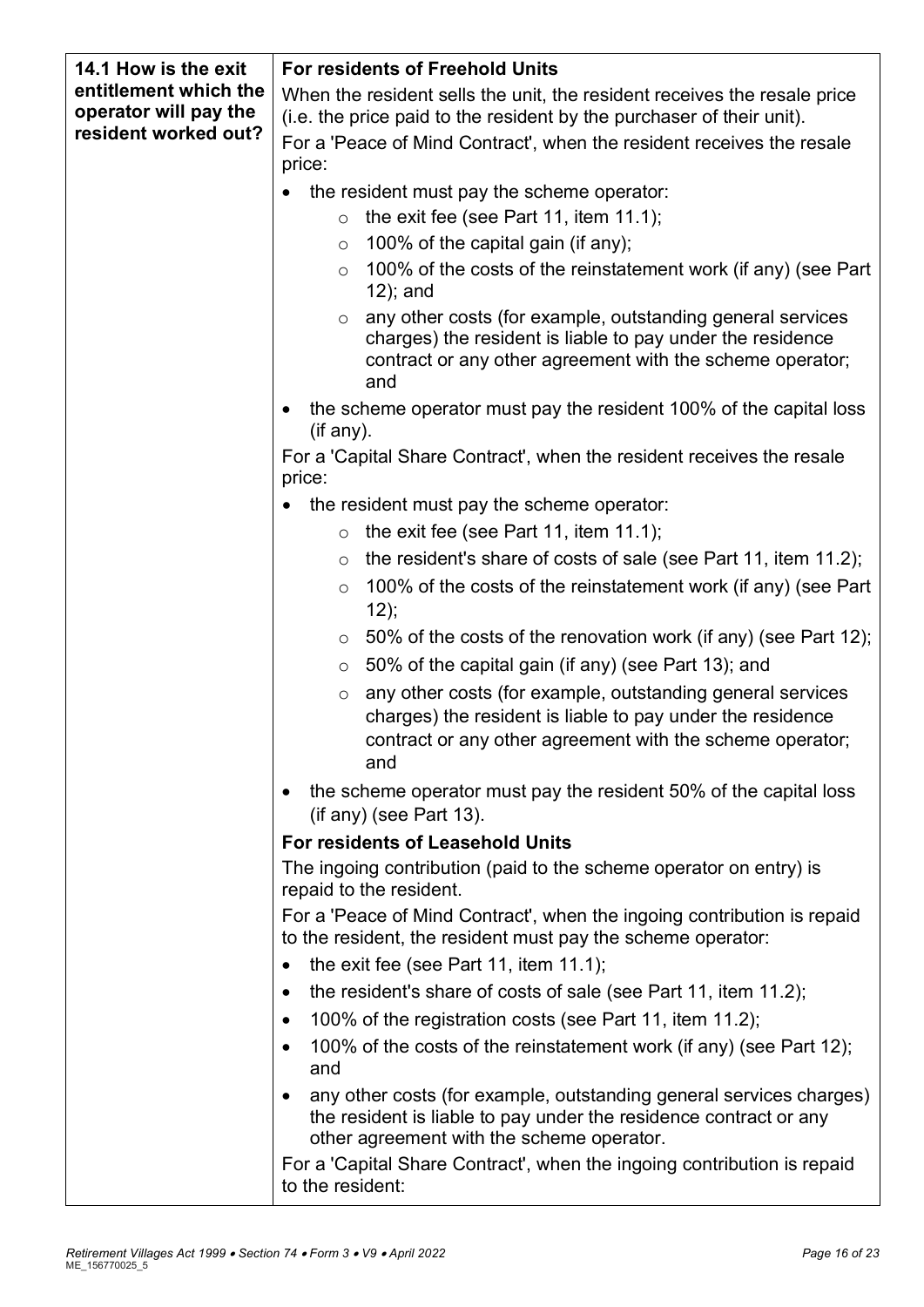|                                               | the scheme operator must also pay the resident 50% of any capital<br>$\bullet$                                                                                                                                                                                                                                                                                                                                                                                                                                                                                                                                                                                                                                                                                                                                                                                                                                                                                                                                                                                                                                                            |  |  |
|-----------------------------------------------|-------------------------------------------------------------------------------------------------------------------------------------------------------------------------------------------------------------------------------------------------------------------------------------------------------------------------------------------------------------------------------------------------------------------------------------------------------------------------------------------------------------------------------------------------------------------------------------------------------------------------------------------------------------------------------------------------------------------------------------------------------------------------------------------------------------------------------------------------------------------------------------------------------------------------------------------------------------------------------------------------------------------------------------------------------------------------------------------------------------------------------------------|--|--|
|                                               | gain (if any) (see Part 13); and                                                                                                                                                                                                                                                                                                                                                                                                                                                                                                                                                                                                                                                                                                                                                                                                                                                                                                                                                                                                                                                                                                          |  |  |
|                                               | the resident must pay the scheme operator:<br>$\bullet$                                                                                                                                                                                                                                                                                                                                                                                                                                                                                                                                                                                                                                                                                                                                                                                                                                                                                                                                                                                                                                                                                   |  |  |
|                                               | the exit fee (see Part 11, item 11.1);<br>$\circ$                                                                                                                                                                                                                                                                                                                                                                                                                                                                                                                                                                                                                                                                                                                                                                                                                                                                                                                                                                                                                                                                                         |  |  |
|                                               | the resident's share of costs of sale (see Part 11, item 11.2);<br>$\circ$                                                                                                                                                                                                                                                                                                                                                                                                                                                                                                                                                                                                                                                                                                                                                                                                                                                                                                                                                                                                                                                                |  |  |
|                                               | 100% of the registration costs (see Part 11, item 11.2);<br>O                                                                                                                                                                                                                                                                                                                                                                                                                                                                                                                                                                                                                                                                                                                                                                                                                                                                                                                                                                                                                                                                             |  |  |
|                                               | 100% of the costs of the reinstatement work (if any) (see Part<br>$\circ$<br>12);                                                                                                                                                                                                                                                                                                                                                                                                                                                                                                                                                                                                                                                                                                                                                                                                                                                                                                                                                                                                                                                         |  |  |
|                                               | 50% of the costs of the renovation work (if any) (see Part 12);<br>$\circ$                                                                                                                                                                                                                                                                                                                                                                                                                                                                                                                                                                                                                                                                                                                                                                                                                                                                                                                                                                                                                                                                |  |  |
|                                               | 50% of the capital loss (if any) (see Part 13); and<br>$\circ$                                                                                                                                                                                                                                                                                                                                                                                                                                                                                                                                                                                                                                                                                                                                                                                                                                                                                                                                                                                                                                                                            |  |  |
|                                               | any other costs (for example, outstanding general services<br>$\circ$<br>charges) the resident is liable to pay under the residence<br>contract or any other agreement with the scheme operator.                                                                                                                                                                                                                                                                                                                                                                                                                                                                                                                                                                                                                                                                                                                                                                                                                                                                                                                                          |  |  |
| 14.2 When is the exit<br>entitlement payable? | By law, the operator must pay the exit entitlement to a former resident<br>on or before the earliest of the following days:                                                                                                                                                                                                                                                                                                                                                                                                                                                                                                                                                                                                                                                                                                                                                                                                                                                                                                                                                                                                               |  |  |
|                                               | <b>For residents of Freehold Units</b>                                                                                                                                                                                                                                                                                                                                                                                                                                                                                                                                                                                                                                                                                                                                                                                                                                                                                                                                                                                                                                                                                                    |  |  |
|                                               | Not applicable.                                                                                                                                                                                                                                                                                                                                                                                                                                                                                                                                                                                                                                                                                                                                                                                                                                                                                                                                                                                                                                                                                                                           |  |  |
|                                               | The resident receives the resale price from the person who purchases<br>their unit after they leave the village, at the time the unit is re-sold.                                                                                                                                                                                                                                                                                                                                                                                                                                                                                                                                                                                                                                                                                                                                                                                                                                                                                                                                                                                         |  |  |
|                                               | However, if the resident has not sold their unit within 6 months (for a<br>Peace of Mind contract) or 18 months (for a Capital Share Contract),<br>and the resident meets certain conditions, then the scheme operator<br>may be obliged to pay the resident the amount they would be entitled to<br>receive if their unit were to sell at that time, less the relevant<br>deductions. In exchange for that payment, the resident will be required<br>to transfer ownership of their unit to the scheme operator or<br>alternatively, at the scheme operator's election, when the unit is<br>ultimately re-sold, the resident must then direct the purchaser to make<br>payment of the resale price to the scheme operator instead of to the<br>resident. Please contact the scheme operator if further details are<br>required.<br>If within the first 6 months of entering the village the resident exercises<br>their rights under the Change of Mind Money Back Guarantee to<br>require the scheme operator to buy back their unit, then payment will<br>be made 45 days after the resident exercises those rights. See item<br>17.1. |  |  |
|                                               | <b>For resident of Leasehold Units</b>                                                                                                                                                                                                                                                                                                                                                                                                                                                                                                                                                                                                                                                                                                                                                                                                                                                                                                                                                                                                                                                                                                    |  |  |
|                                               | the day stated in the residence contract                                                                                                                                                                                                                                                                                                                                                                                                                                                                                                                                                                                                                                                                                                                                                                                                                                                                                                                                                                                                                                                                                                  |  |  |
|                                               | $\triangleright$ which is 6 months after the termination of the residence<br>contract                                                                                                                                                                                                                                                                                                                                                                                                                                                                                                                                                                                                                                                                                                                                                                                                                                                                                                                                                                                                                                                     |  |  |
|                                               | <b>Note from the scheme operator:</b> This applies to 'Peace of<br>Mind Contracts' only.                                                                                                                                                                                                                                                                                                                                                                                                                                                                                                                                                                                                                                                                                                                                                                                                                                                                                                                                                                                                                                                  |  |  |
|                                               | $\triangleright$ If the residence contract is terminated under the Change of<br>Mind Money Back Guarantee provisions, an earlier date as<br>described in 17.1.                                                                                                                                                                                                                                                                                                                                                                                                                                                                                                                                                                                                                                                                                                                                                                                                                                                                                                                                                                            |  |  |
|                                               | 14 days after the settlement of the sale of the right to reside in the<br>$\bullet$<br>unit to the next resident or the operator                                                                                                                                                                                                                                                                                                                                                                                                                                                                                                                                                                                                                                                                                                                                                                                                                                                                                                                                                                                                          |  |  |
|                                               | 18 months after the termination date of the resident's right to reside<br>٠<br>under the residence contract, even if the unit has not been resold,                                                                                                                                                                                                                                                                                                                                                                                                                                                                                                                                                                                                                                                                                                                                                                                                                                                                                                                                                                                        |  |  |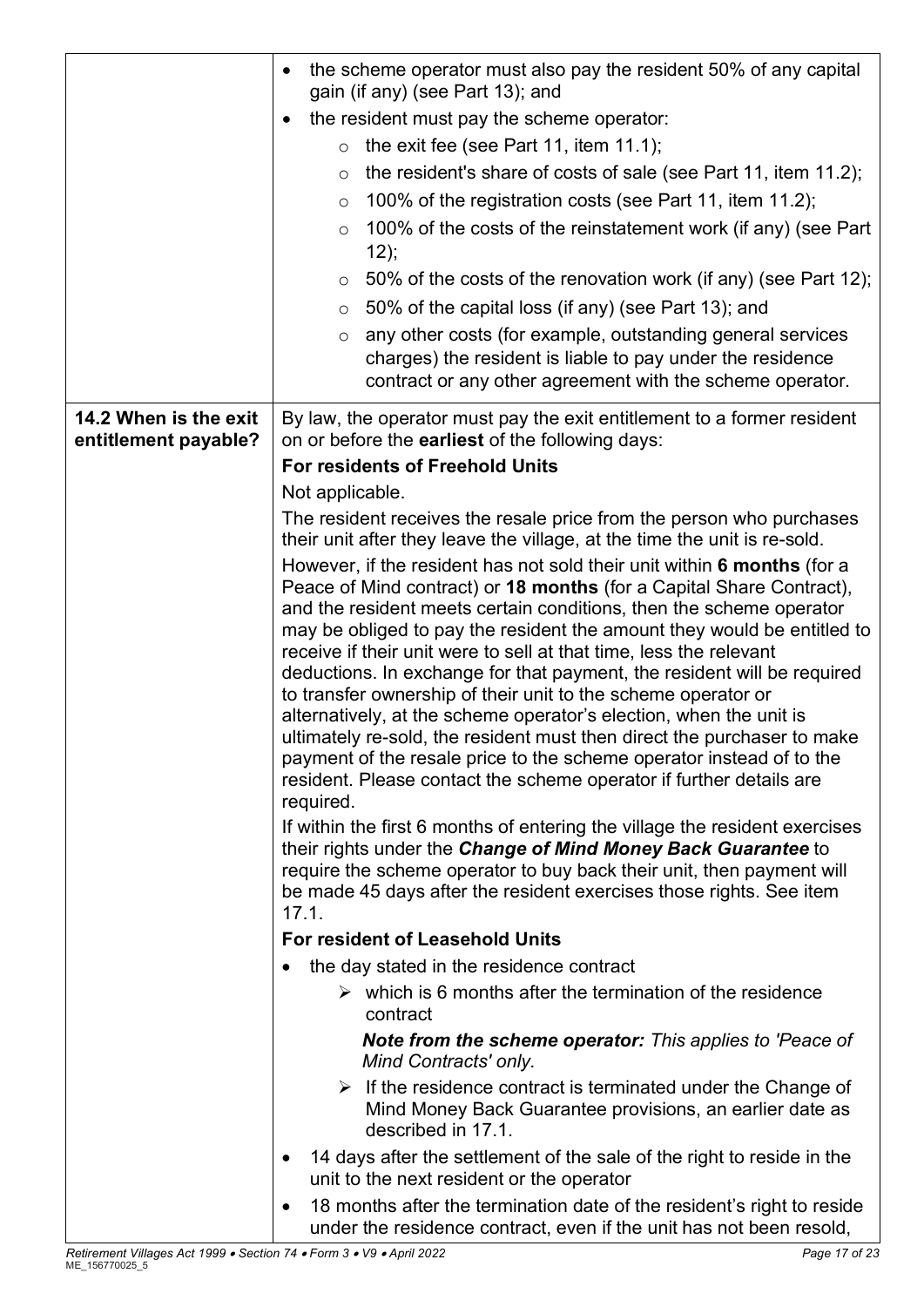|                                                                             | unless the operator has been granted an extension for payment by<br>the Queensland Civil and Administrative Tribunal (QCAT).<br>In addition, an operator is entitled to see probate or letters of<br>administration before paying the exit entitlement of a former resident<br>who has died.                                                                                                                                                                                      |                                                                                                              |                                                    |                              |  |
|-----------------------------------------------------------------------------|-----------------------------------------------------------------------------------------------------------------------------------------------------------------------------------------------------------------------------------------------------------------------------------------------------------------------------------------------------------------------------------------------------------------------------------------------------------------------------------|--------------------------------------------------------------------------------------------------------------|----------------------------------------------------|------------------------------|--|
| <b>Freehold units only</b><br>14.2 Operator<br>buyback of freehold<br>units | When a resident sells a freehold unit, the resident is entitled to receive<br>the resale price from the person who purchases the unit. At that time<br>the resident must pay any exit fee to the operator.<br>By law, the operator must purchase the freehold unit from the former<br>resident if it has not sold to a new resident within 18 months after the<br>termination of the residence contract, unless the operator has been<br>granted an extension for payment by QCAT |                                                                                                              |                                                    |                              |  |
| 14.3 What is the<br>turnover of units for<br>sale in the village?           | 1 accommodation units were vacant as at the end of the last financial<br>year<br>5 accommodation units were resold during the last financial year<br>146 days was the average length of time to sell a unit over the last<br>three financial years                                                                                                                                                                                                                                |                                                                                                              |                                                    |                              |  |
| Part 15 - Financial management of the village                               |                                                                                                                                                                                                                                                                                                                                                                                                                                                                                   |                                                                                                              |                                                    |                              |  |
| 15.1 What is the<br>financial status for<br>the funds that the              |                                                                                                                                                                                                                                                                                                                                                                                                                                                                                   |                                                                                                              | General Services Charges Fund for the last 3 years |                              |  |
| operator is required<br>to maintain under the                               | <b>Financial Year</b>                                                                                                                                                                                                                                                                                                                                                                                                                                                             | Deficit/Surplus                                                                                              | <b>Balance</b>                                     | Change from<br>previous year |  |
| <b>Retirement Villages</b>                                                  | FY19/20                                                                                                                                                                                                                                                                                                                                                                                                                                                                           | \$33,443                                                                                                     | \$253,515                                          | 1.37%                        |  |
| Act 1999?                                                                   | FY18/19                                                                                                                                                                                                                                                                                                                                                                                                                                                                           | \$30,884                                                                                                     | \$250,093                                          | 7.65%                        |  |
|                                                                             | FY17/18                                                                                                                                                                                                                                                                                                                                                                                                                                                                           | \$21,711                                                                                                     | \$232,322                                          | 0.22%                        |  |
|                                                                             |                                                                                                                                                                                                                                                                                                                                                                                                                                                                                   | Balance of General Services Fund for last year<br>\$.<br>OR last quarter if no full financial year available |                                                    |                              |  |
|                                                                             | Balance of Maintenance Reserve Fund for last<br>\$100,343<br>financial year OR last quarter if no full financial<br>year available                                                                                                                                                                                                                                                                                                                                                |                                                                                                              |                                                    |                              |  |
|                                                                             | Balance of Capital Replacement Fund for the<br>last financial year OR last quarter if no full<br>financial year available                                                                                                                                                                                                                                                                                                                                                         | \$157,561                                                                                                    |                                                    |                              |  |
|                                                                             | Percentage of a resident ingoing contribution<br>N/A (amounts are<br>applied to the Capital Replacement Fund<br>paid each year as<br>recommended by<br>The operator pays a percentage of a resident's<br>the quantity<br>ingoing contribution, as determined by a quantity<br>surveyor's report)<br>surveyor's report, to the Capital Replacement<br>Fund. This fund is used for replacing the village's<br>capital items.                                                        |                                                                                                              |                                                    |                              |  |
|                                                                             | <b>OR</b><br>the village is not yet operating<br>$\Box$                                                                                                                                                                                                                                                                                                                                                                                                                           |                                                                                                              |                                                    |                              |  |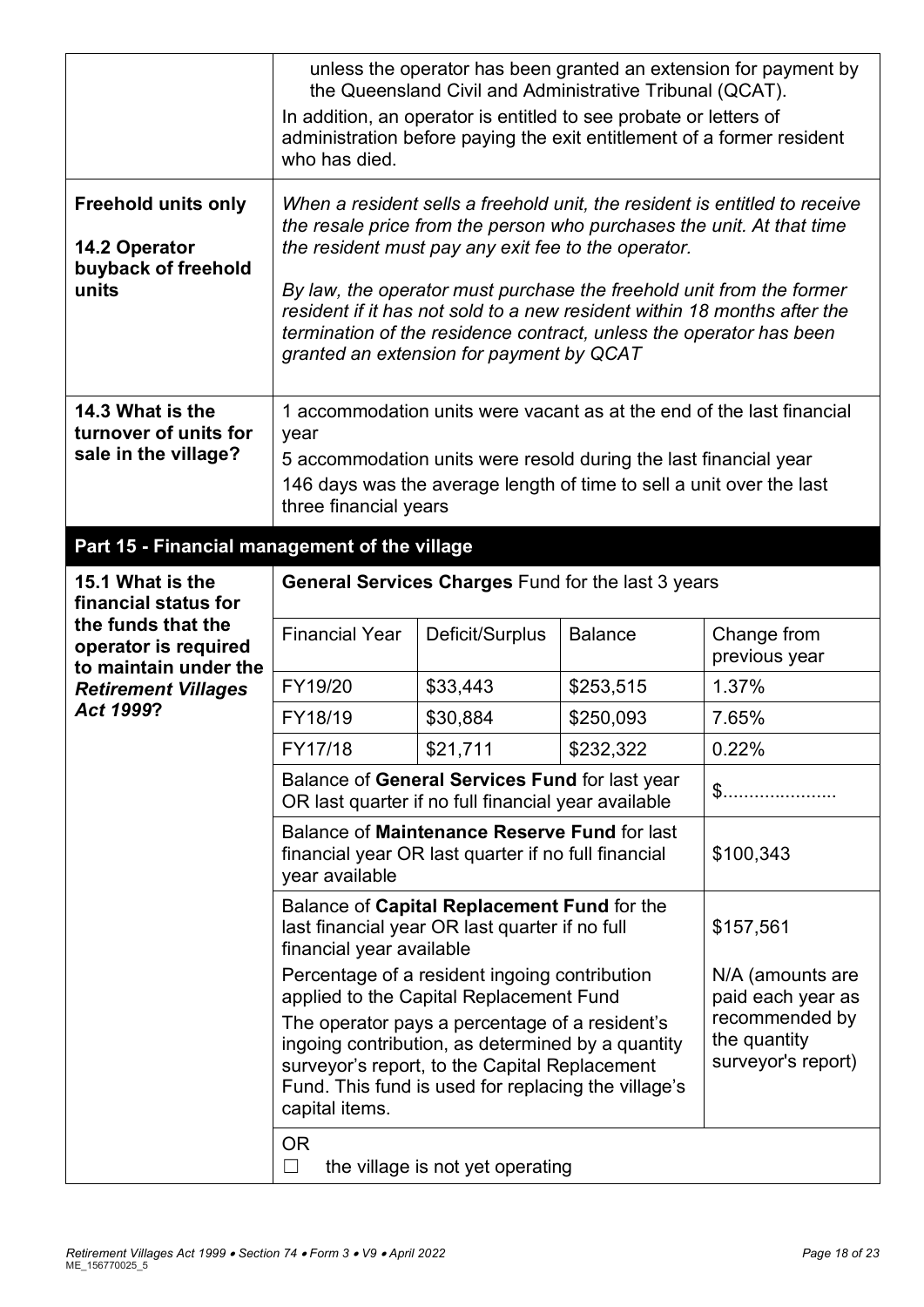# **Part 15 - Financial management of the Body Corporate**

**Note**: All freehold community title scheme residents who own their unit are members of the body corporate.

| 15.1 What is the                                                                                                                                                                                                                                                                                                                                                                                                                                                                                                      | <b>Administrative Fund for the last 3 years</b>         |                                                                                                                                                                         |                |                                         |  |  |
|-----------------------------------------------------------------------------------------------------------------------------------------------------------------------------------------------------------------------------------------------------------------------------------------------------------------------------------------------------------------------------------------------------------------------------------------------------------------------------------------------------------------------|---------------------------------------------------------|-------------------------------------------------------------------------------------------------------------------------------------------------------------------------|----------------|-----------------------------------------|--|--|
| financial status of<br>the Body Corporate<br>funds in a freehold                                                                                                                                                                                                                                                                                                                                                                                                                                                      | Financial<br>Year                                       | Deficit/Surplus                                                                                                                                                         | <b>Balance</b> | Change in balance<br>from previous year |  |  |
| village?                                                                                                                                                                                                                                                                                                                                                                                                                                                                                                              | FY20/21                                                 | \$4,154                                                                                                                                                                 | \$4,795        | $-42%$                                  |  |  |
|                                                                                                                                                                                                                                                                                                                                                                                                                                                                                                                       | FY19/20                                                 | \$4,324.52                                                                                                                                                              | \$11,250.77    | 62.44%                                  |  |  |
|                                                                                                                                                                                                                                                                                                                                                                                                                                                                                                                       | FY18/19                                                 | \$1,001                                                                                                                                                                 | \$6,926        | 16.89%                                  |  |  |
|                                                                                                                                                                                                                                                                                                                                                                                                                                                                                                                       | FY17/18                                                 |                                                                                                                                                                         |                |                                         |  |  |
|                                                                                                                                                                                                                                                                                                                                                                                                                                                                                                                       | available                                               | <b>Balance of Sinking Fund to</b><br>cover spending of a capital or<br>non-recurrent nature for the<br>last financial year OR last<br>quarter if no full financial year | \$241,526      |                                         |  |  |
|                                                                                                                                                                                                                                                                                                                                                                                                                                                                                                                       | <b>OR</b><br>$\Box$<br>the village is not yet operating |                                                                                                                                                                         |                |                                         |  |  |
| Part 16 - Insurance                                                                                                                                                                                                                                                                                                                                                                                                                                                                                                   |                                                         |                                                                                                                                                                         |                |                                         |  |  |
| The village operator must take out general insurance, to full replacement value, for the<br>retirement village, including for:<br>communal facilities; and<br>$\bullet$<br>the accommodation units, other than accommodation units owned by residents.<br>$\bullet$<br>Residents contribute towards the cost of this insurance as part of the General Services Charge.                                                                                                                                                |                                                         |                                                                                                                                                                         |                |                                         |  |  |
| 16.1 Is the resident<br>responsible for<br>arranging any<br>insurance cover?                                                                                                                                                                                                                                                                                                                                                                                                                                          | Yes $\square$<br>$\boxtimes$                            | <b>No</b>                                                                                                                                                               |                |                                         |  |  |
| If yes, the resident is responsible for these insurance policies:<br>If yes, the resident is<br>responsible for these<br>Contents insurance (for the resident's property in the unit);<br>$\bullet$<br>insurance policies:<br>Public liability insurance (for incidents occurring in the resident's<br>unit);<br>Workers' compensation insurance (for the resident's employees<br>$\bullet$<br>or contractors); and<br>Third-party insurance (for the resident's motor vehicles or<br>$\bullet$<br>mobility devices). |                                                         |                                                                                                                                                                         |                |                                         |  |  |
| Part 17 - Living in the village                                                                                                                                                                                                                                                                                                                                                                                                                                                                                       |                                                         |                                                                                                                                                                         |                |                                         |  |  |
| Trial or settling in period in the village                                                                                                                                                                                                                                                                                                                                                                                                                                                                            |                                                         |                                                                                                                                                                         |                |                                         |  |  |
| 17.1 Does the village<br>offer prospective<br>residents a trial<br>period or a settling in<br>period in the village?                                                                                                                                                                                                                                                                                                                                                                                                  | Yes $\square$<br>$\boxtimes$<br>No                      |                                                                                                                                                                         |                |                                         |  |  |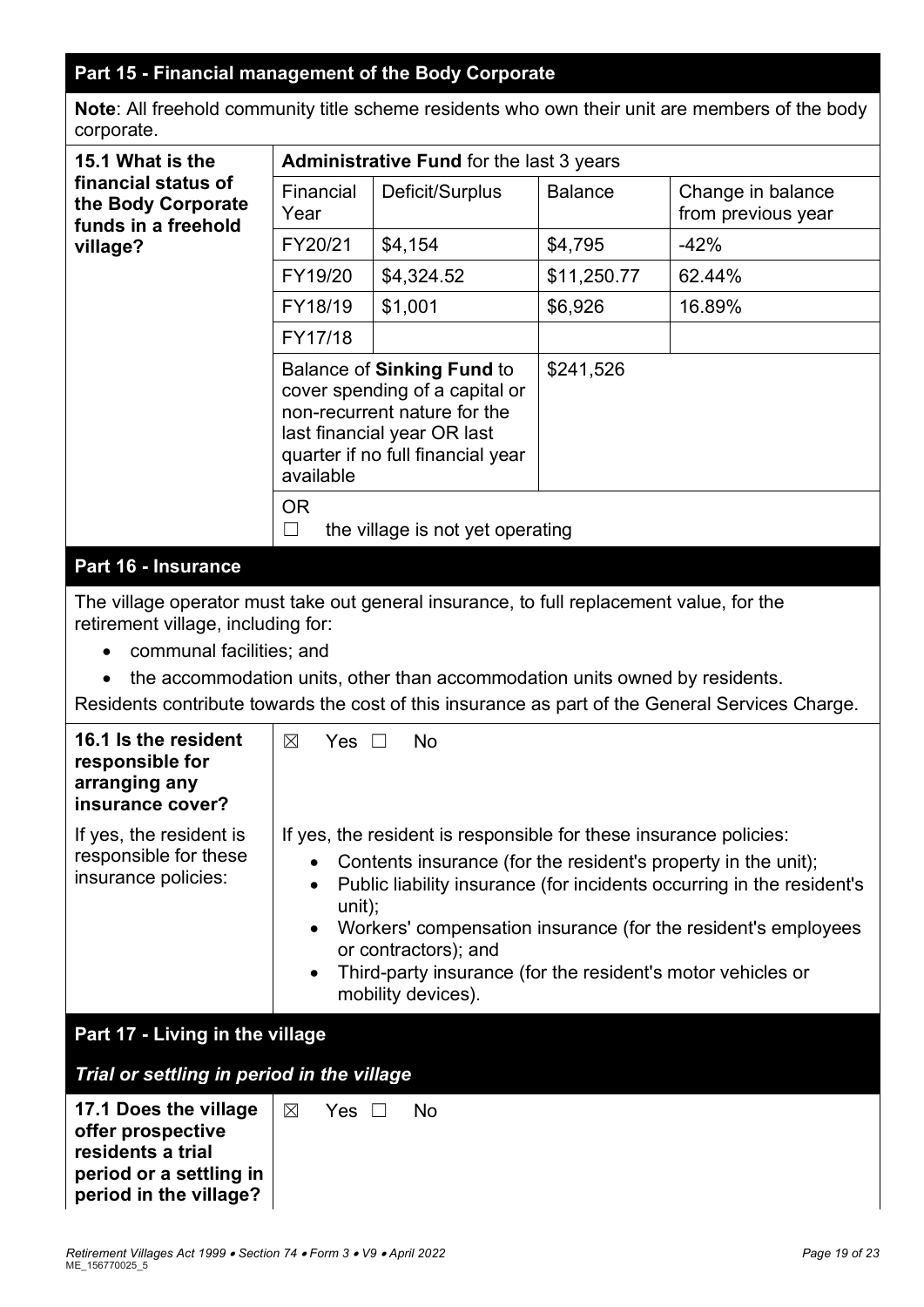| If yes, provide details<br>including length of<br>period, relevant time<br>frames and any costs<br>or conditions:      | With the Change of Mind Money Back Guarantee, if the resident<br>changes their mind and decides to leave the village, they may within<br>the first 6 months of entering the village give the scheme operator a<br>notice requiring the scheme operator to purchase their unit from them.<br>If they do so, then 45 days after the notice is given, the scheme<br>operator will buy the resident's unit for the same price the resident paid<br>for it. No exit fee or capital gain/loss will be payable, and the service<br>fees will cease from the date the notice is given. All amounts paid by<br>the resident under their residence contract with the scheme operator<br>(including service fees) will be refunded, except for local government<br>rates and taxes, body corporate levies, legal and registration costs,<br>moving costs, utilities charges, and amounts paid to other parties. |  |  |  |
|------------------------------------------------------------------------------------------------------------------------|------------------------------------------------------------------------------------------------------------------------------------------------------------------------------------------------------------------------------------------------------------------------------------------------------------------------------------------------------------------------------------------------------------------------------------------------------------------------------------------------------------------------------------------------------------------------------------------------------------------------------------------------------------------------------------------------------------------------------------------------------------------------------------------------------------------------------------------------------------------------------------------------------|--|--|--|
| <b>Pets</b>                                                                                                            |                                                                                                                                                                                                                                                                                                                                                                                                                                                                                                                                                                                                                                                                                                                                                                                                                                                                                                      |  |  |  |
| 17.2 Are residents<br>allowed to keep<br>pets?                                                                         | $\boxtimes$<br>Yes $\square$<br>No                                                                                                                                                                                                                                                                                                                                                                                                                                                                                                                                                                                                                                                                                                                                                                                                                                                                   |  |  |  |
| If yes, specify any<br>restrictions or<br>conditions on pet<br>ownership:                                              | Pets are welcome, if the scheme operator's prior consent is obtained                                                                                                                                                                                                                                                                                                                                                                                                                                                                                                                                                                                                                                                                                                                                                                                                                                 |  |  |  |
| <b>Visitors</b>                                                                                                        |                                                                                                                                                                                                                                                                                                                                                                                                                                                                                                                                                                                                                                                                                                                                                                                                                                                                                                      |  |  |  |
| 17.3 Are there<br>restrictions on<br>visitors staying with<br>residents or visiting?                                   | $\boxtimes$<br>Yes $\Box$<br><b>No</b>                                                                                                                                                                                                                                                                                                                                                                                                                                                                                                                                                                                                                                                                                                                                                                                                                                                               |  |  |  |
| If yes, specify any<br>restrictions or<br>conditions on visitors<br>(e.g. length of stay,<br>arrange with<br>manager): | Visitors may stay with a resident for up to 1 month (in total) in any 12<br>month period. Longer stays are allowed with the scheme operator's<br>prior consent. The resident must stay in the unit at the same time as<br>their visitor.                                                                                                                                                                                                                                                                                                                                                                                                                                                                                                                                                                                                                                                             |  |  |  |
| Village by-laws and village rules                                                                                      |                                                                                                                                                                                                                                                                                                                                                                                                                                                                                                                                                                                                                                                                                                                                                                                                                                                                                                      |  |  |  |
| 17.4 Does the village                                                                                                  | Yes $\square$<br>No<br>$\boxtimes$                                                                                                                                                                                                                                                                                                                                                                                                                                                                                                                                                                                                                                                                                                                                                                                                                                                                   |  |  |  |
| have village by-laws?                                                                                                  | By law, residents may, by special resolution at a residents meeting and<br>with the agreement of the operator, make, change or revoke by-laws for<br>the village.<br>Note: See notice at end of document regarding inspection of village by-<br>laws                                                                                                                                                                                                                                                                                                                                                                                                                                                                                                                                                                                                                                                 |  |  |  |
| 17.5 Does the<br>operator have other<br>rules for the village?                                                         | Yes $\square$<br><b>No</b><br>⊠<br>If yes: Rules may be made available on request.                                                                                                                                                                                                                                                                                                                                                                                                                                                                                                                                                                                                                                                                                                                                                                                                                   |  |  |  |
| <b>Resident input</b>                                                                                                  |                                                                                                                                                                                                                                                                                                                                                                                                                                                                                                                                                                                                                                                                                                                                                                                                                                                                                                      |  |  |  |
| 17.6 Does the village<br>have a residents<br>committee<br>established under                                            | No<br>Yes $\boxtimes$<br>$\Box$<br>By law, residents are entitled to elect and form a residents committee to<br>deal with the operator on behalf of residents about the day-to-day<br>running of the village and any complaints or proposals raised by<br>residents.                                                                                                                                                                                                                                                                                                                                                                                                                                                                                                                                                                                                                                 |  |  |  |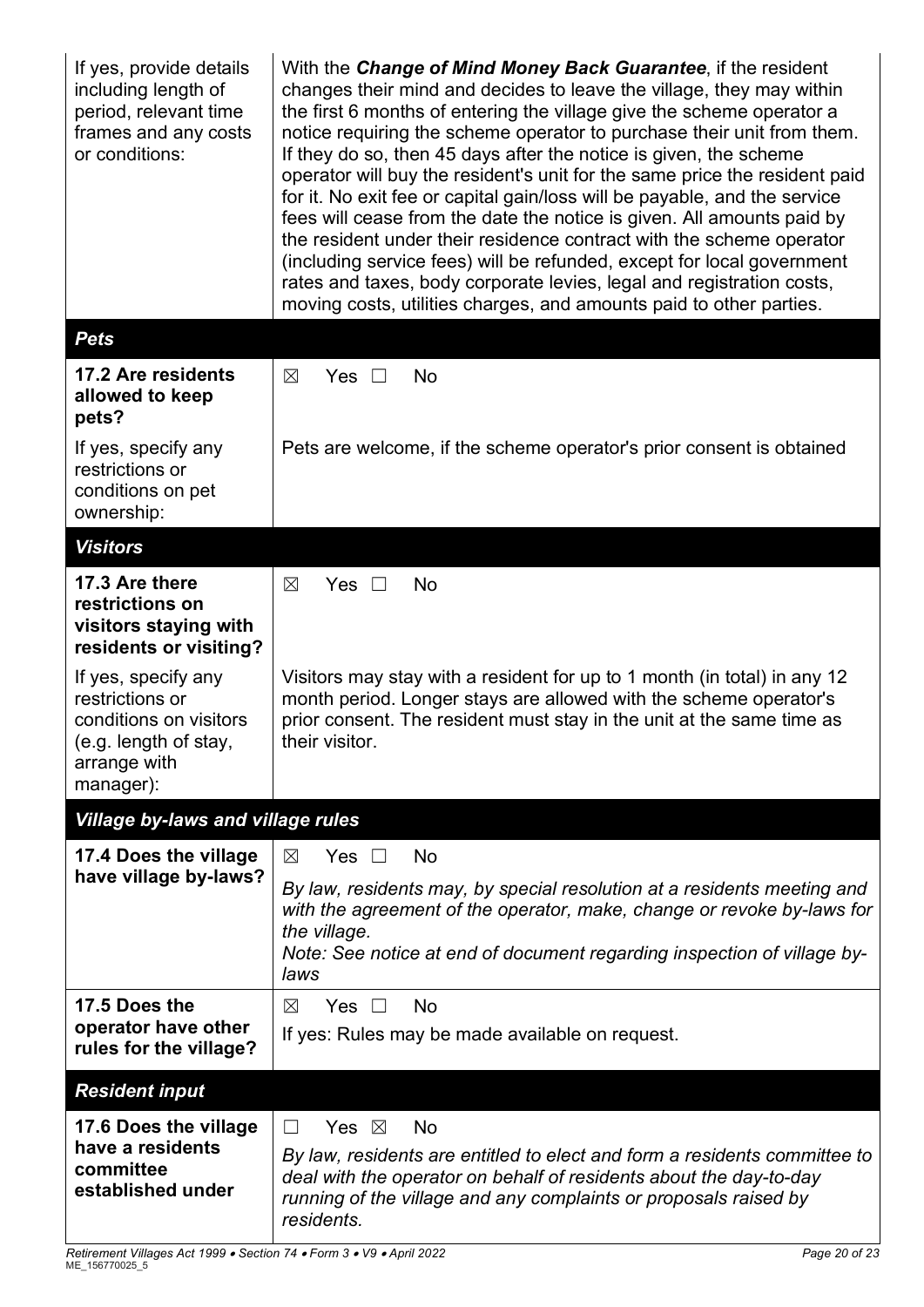| the Retirement<br><b>Villages Act 1999?</b>                                                               |                                                                                                                                                                                                                                                          | You may like to ask the village manager about an opportunity to talk<br>with members of the resident committee about living in this village.                                                                                                                                                                                 |  |  |  |
|-----------------------------------------------------------------------------------------------------------|----------------------------------------------------------------------------------------------------------------------------------------------------------------------------------------------------------------------------------------------------------|------------------------------------------------------------------------------------------------------------------------------------------------------------------------------------------------------------------------------------------------------------------------------------------------------------------------------|--|--|--|
|                                                                                                           | <b>Part 18 - Accreditation</b>                                                                                                                                                                                                                           |                                                                                                                                                                                                                                                                                                                              |  |  |  |
| 18.1 Is the village<br>voluntarily<br>accredited through<br>an industry-based<br>accreditation<br>scheme? |                                                                                                                                                                                                                                                          | No, village is not accredited<br>$\boxtimes$<br>$\Box$<br>Yes, village is voluntarily accredited through:                                                                                                                                                                                                                    |  |  |  |
| villages.                                                                                                 |                                                                                                                                                                                                                                                          | <b>Note:</b> Retirement village accreditation schemes are industry-based schemes. The Retirement<br>Villages Act 1999 does not establish an accreditation scheme or standards for retirement                                                                                                                                 |  |  |  |
|                                                                                                           | Part 19 - Waiting list                                                                                                                                                                                                                                   |                                                                                                                                                                                                                                                                                                                              |  |  |  |
|                                                                                                           | 19.1 Does the village<br>maintain a waiting<br>list for entry?                                                                                                                                                                                           | $\boxtimes$<br>Yes $\Box$<br><b>No</b>                                                                                                                                                                                                                                                                                       |  |  |  |
|                                                                                                           | <b>Access to documents</b>                                                                                                                                                                                                                               |                                                                                                                                                                                                                                                                                                                              |  |  |  |
|                                                                                                           |                                                                                                                                                                                                                                                          | and a prospective resident or resident may make a written request to the operator to<br>inspect or take a copy of these documents free of charge. The operator must comply with<br>the request by the date stated by the prospective resident or resident (which must be at<br>least seven days after the request is given). |  |  |  |
| $\boxtimes$                                                                                               | Certificate of registration for the retirement village scheme                                                                                                                                                                                            |                                                                                                                                                                                                                                                                                                                              |  |  |  |
| $\boxtimes$                                                                                               | Certificate of title or current title search for the retirement village land                                                                                                                                                                             |                                                                                                                                                                                                                                                                                                                              |  |  |  |
| $\boxtimes$                                                                                               | Village site plan                                                                                                                                                                                                                                        |                                                                                                                                                                                                                                                                                                                              |  |  |  |
| $\boxtimes$                                                                                               | Plans showing the location, floor plan or dimensions of accommodation units available in<br>the village                                                                                                                                                  |                                                                                                                                                                                                                                                                                                                              |  |  |  |
| $\Box$                                                                                                    |                                                                                                                                                                                                                                                          | Plans of any units or facilities under construction                                                                                                                                                                                                                                                                          |  |  |  |
| $\Box$                                                                                                    | Development or planning approvals for any further development of the village                                                                                                                                                                             |                                                                                                                                                                                                                                                                                                                              |  |  |  |
| $\Box$                                                                                                    | An approved redevelopment plan for the village under the Retirement Villages Act                                                                                                                                                                         |                                                                                                                                                                                                                                                                                                                              |  |  |  |
| $\Box$                                                                                                    | An approved transition plan for the village                                                                                                                                                                                                              |                                                                                                                                                                                                                                                                                                                              |  |  |  |
| $\Box$<br>$\boxtimes$                                                                                     | An approved closure plan for the village                                                                                                                                                                                                                 |                                                                                                                                                                                                                                                                                                                              |  |  |  |
|                                                                                                           | The annual financial statements and report presented to the previous annual meeting of<br>the retirement village                                                                                                                                         |                                                                                                                                                                                                                                                                                                                              |  |  |  |
| $\boxtimes$                                                                                               | Statements of the balance of the capital replacement fund, or maintenance reserve fund<br>or general services charge fund (or income and expenditure for general services) at the<br>end of the previous three financial years of the retirement village |                                                                                                                                                                                                                                                                                                                              |  |  |  |
| $\boxtimes$                                                                                               | Statements of the balance of any Body Corporate administrative fund or sinking fund at<br>the end of the previous three years of the retirement village                                                                                                  |                                                                                                                                                                                                                                                                                                                              |  |  |  |
| $\boxtimes$                                                                                               |                                                                                                                                                                                                                                                          | Examples of contracts that residents may have to enter into                                                                                                                                                                                                                                                                  |  |  |  |
| $\boxtimes$                                                                                               | Village dispute resolution process                                                                                                                                                                                                                       |                                                                                                                                                                                                                                                                                                                              |  |  |  |
| $\boxtimes$                                                                                               | Village by-laws                                                                                                                                                                                                                                          |                                                                                                                                                                                                                                                                                                                              |  |  |  |

 $\boxtimes$  Village insurance policies and certificates of currency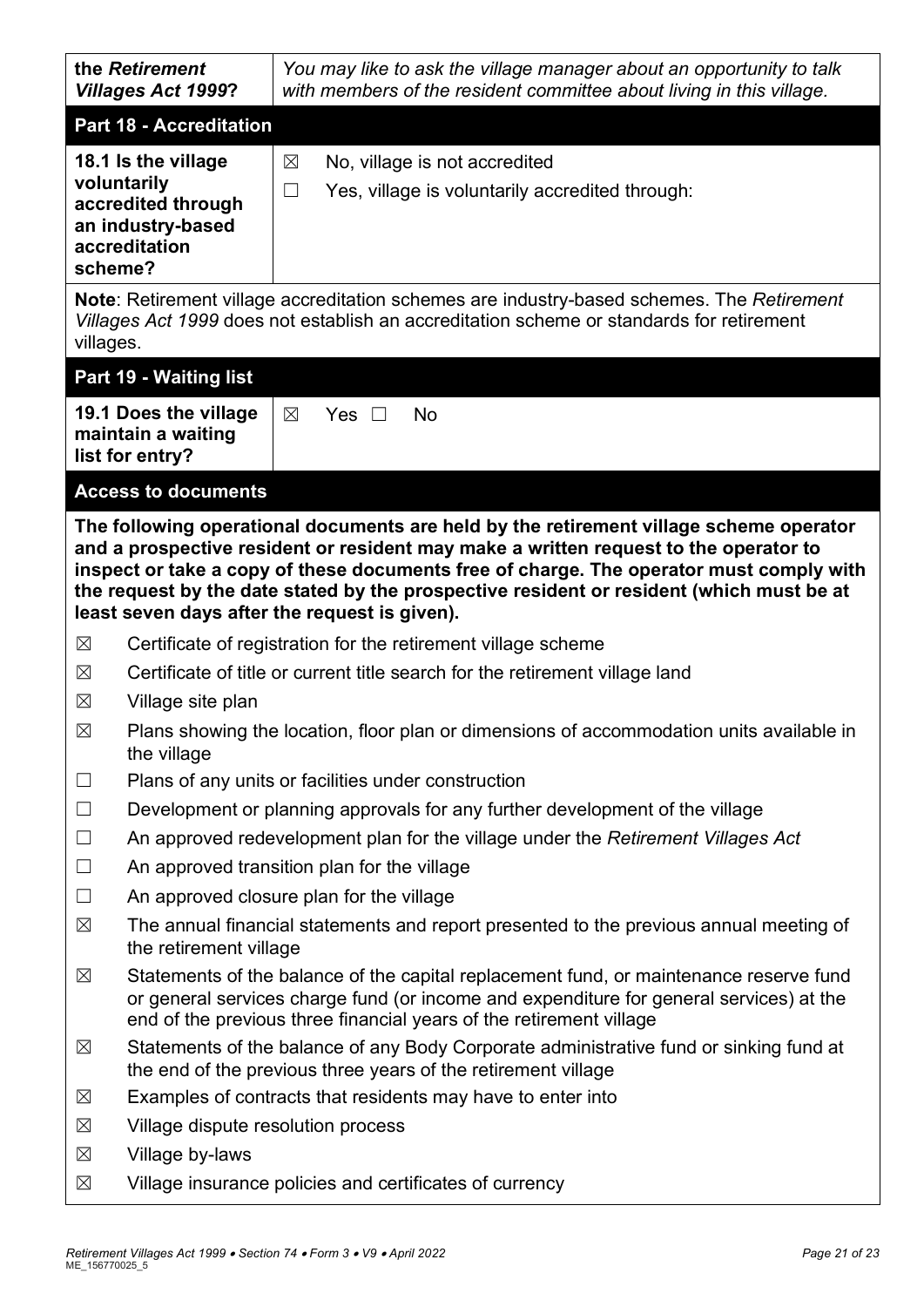$\boxtimes$  A current public information document (PID) continued in effect under section 237I of the Act (this applies to existing residence contracts)

*An example request form containing all the necessary information you must include in your request is available on the Department of Housing and Public Works website.*

## **Further information**

If you would like more information, contact the Department of Housing and Public Works on 13 QGOV (13 74 68) or visit our website at [www.hpw.qld.gov.au](http://www.hpw.qld.gov.au/)

#### **General Information**

General information and fact sheets on retirement villages: [www.qld.gov.au/retirementvillages](http://www.qld.gov.au/retirementvillages)

For more information on retirement villages and other seniors living options: [www.qld.gov.au/seniorsliving](http://www.qld.gov.au/seniorsliving)

## **Regulatory Services, Department of Housing and Public Works**

Regulatory Services administers the Retirement Villages Act 1999. This includes investigating complaints and alleged breaches of the Act. Department of Housing and Public Works GPO Box 690, Brisbane, QLD 4001 Phone: 07 3008 3450 Email: [regulatoryservices@hpw.qld.gov.au](mailto:regulatoryservices@hpw.qld.gov.au) Website: [www.hpw.qld.gov.au/housing](http://www.hpw.qld.gov.au/housing)

## **Queensland Retirement Village and Parks Advice Service (QRVPAS)**

Specialist service providing free information and legal assistance for residents and prospective residents of retirement villages and manufactured home parks in Queensland. Caxton Legal Centre Inc. 1 Manning Street, South Brisbane, QLD 4101 Phone: 07 3214 6333 Email: [caxton@caxton.org.au](mailto:caxton@caxton.org.au) Website: [www.caxton.org.au](http://www.caxton.org.au/)

#### **Department of Human Services (Australian Government)**

Information on planning for retirement and how moving into a retirement village can affect your pension Phone: 132 300 Website: [www.humanservices.gov.au/individuals/subjects/age-pension-and-planning-your](http://www.humanservices.gov.au/individuals/subjects/age-pension-and-planning-your-retirement)[retirement](http://www.humanservices.gov.au/individuals/subjects/age-pension-and-planning-your-retirement)

#### **Seniors Legal and Support Service**

These centres provide free legal and support services for seniors concerned about elder abuse, mistreatment or financial exploitation. Caxton Legal Centre Inc. 1 Manning Street, South Brisbane, QLD 4101 Phone: 07 3214 6333 Email: [caxton@caxton.org.au](mailto:caxton@caxton.org.au) Website: [https://caxton.org.au](https://caxton.org.au/)